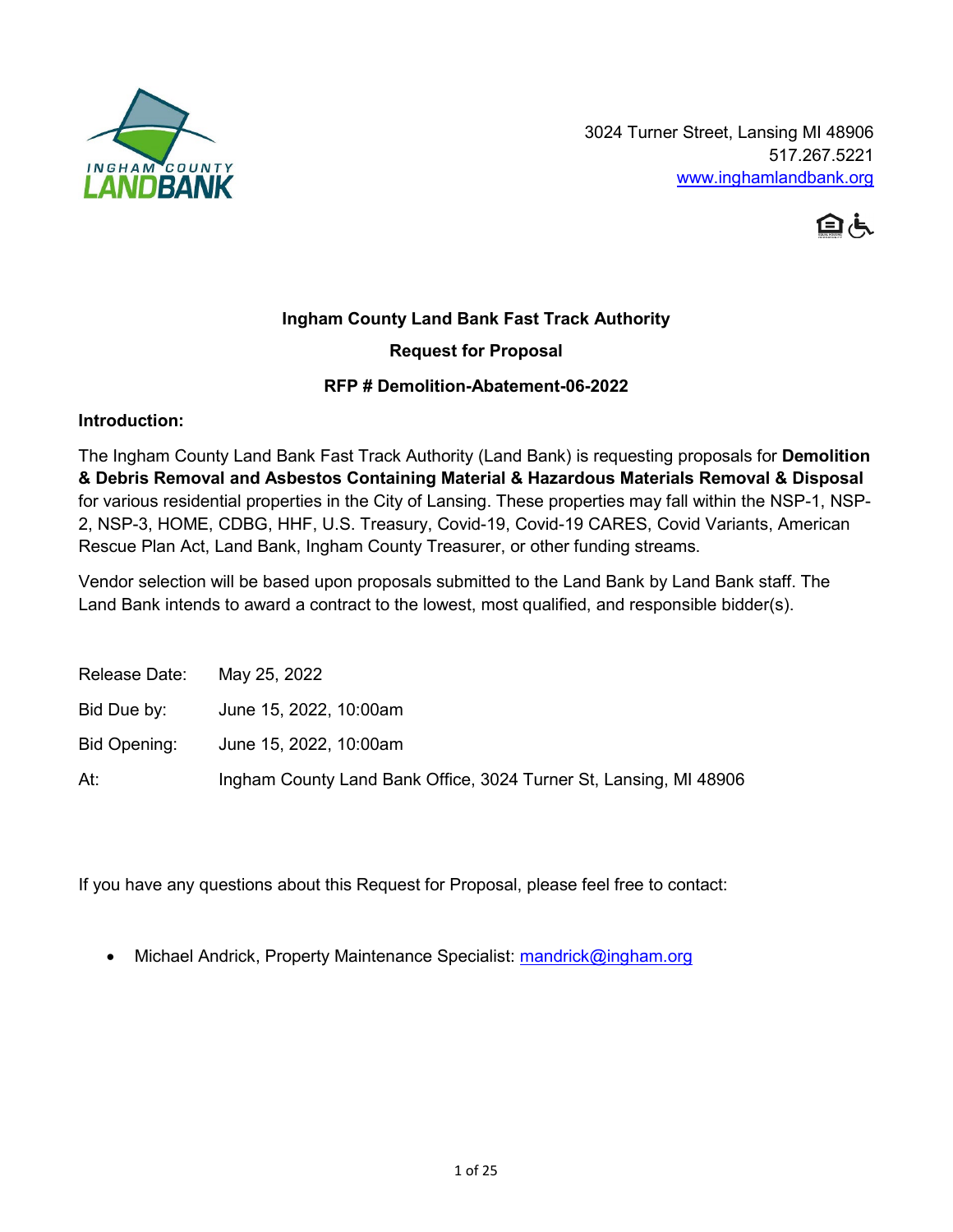## **Instructions to Bidders**

## **1. BID PROPOSAL CONTENT**

Bid proposal documents should include, but not limited to, the following:

- $\Box$  Bid Specifications / Proposal
- □ Firm Background / Years in Business / History
- $\Box$  Evidence of financial stability 2020-2021 financial statements, audited if available, and 2 years most recently filed tax returns
- $\Box$  Attest to capability of securing 100% Performance Bond or provide a Bid Bond.
- $\Box$  Evidence of legal standing with the SOM -- Certificate of Existence (LLC) issued by LARA or Certificate of Good Standing (corporate) or Articles of Organization.
- $\Box$  Current resume (1-2 pages) for key personnel actively involved and/or present on job sites. At a minimum, this shall include a listing of the relevant certifications (with document numbers and effective dates), licenses, training, and experience.
- $\Box$  List of all Board Members and Officers.
- $\Box$  Three references documenting past experience in this area, including: name, company or agency and contact telephone number.
- □ Certifications and Authorized Signatures form
- $\Box$  Local Vendor Certification, if applicable
- $\Box$  Certificate of Compliance with Public Act 517 of 2012
- $\Box$  Contractor Application, found on the Land Bank website [www.inghamlandbank.org,](http://www.inghamlandbank.org/) including a W-9 (unless already on file with the Land Bank Office)
- $\Box$  Evidence of required insurance
- $\Box$  Copies of current and applicable (state and local) licenses, certifications, trainings completed, etc.
- $\Box$  Minority Business Enterprise (MBE), Women Owned Business (WOB) certificates, if applicable
- $\Box$  COVID-19 health plan

#### **2. BASIS OF PROPOSAL**

Proposals are solicited for the completion of all work as described in the specifications and/or shown on the plans. Proposals may be withdrawn by bidders prior to, but no later than, the time fixed for the opening of bids. Submit sealed bids, labeled as "RFP # Demolition-Abatement-06-2022", prior to the opening date, when bids will be opened and read aloud at the Land Bank office. If the Land Bank does not accept the proposal within 45 days, after the opening date, Contractor may withdraw his/her proposal.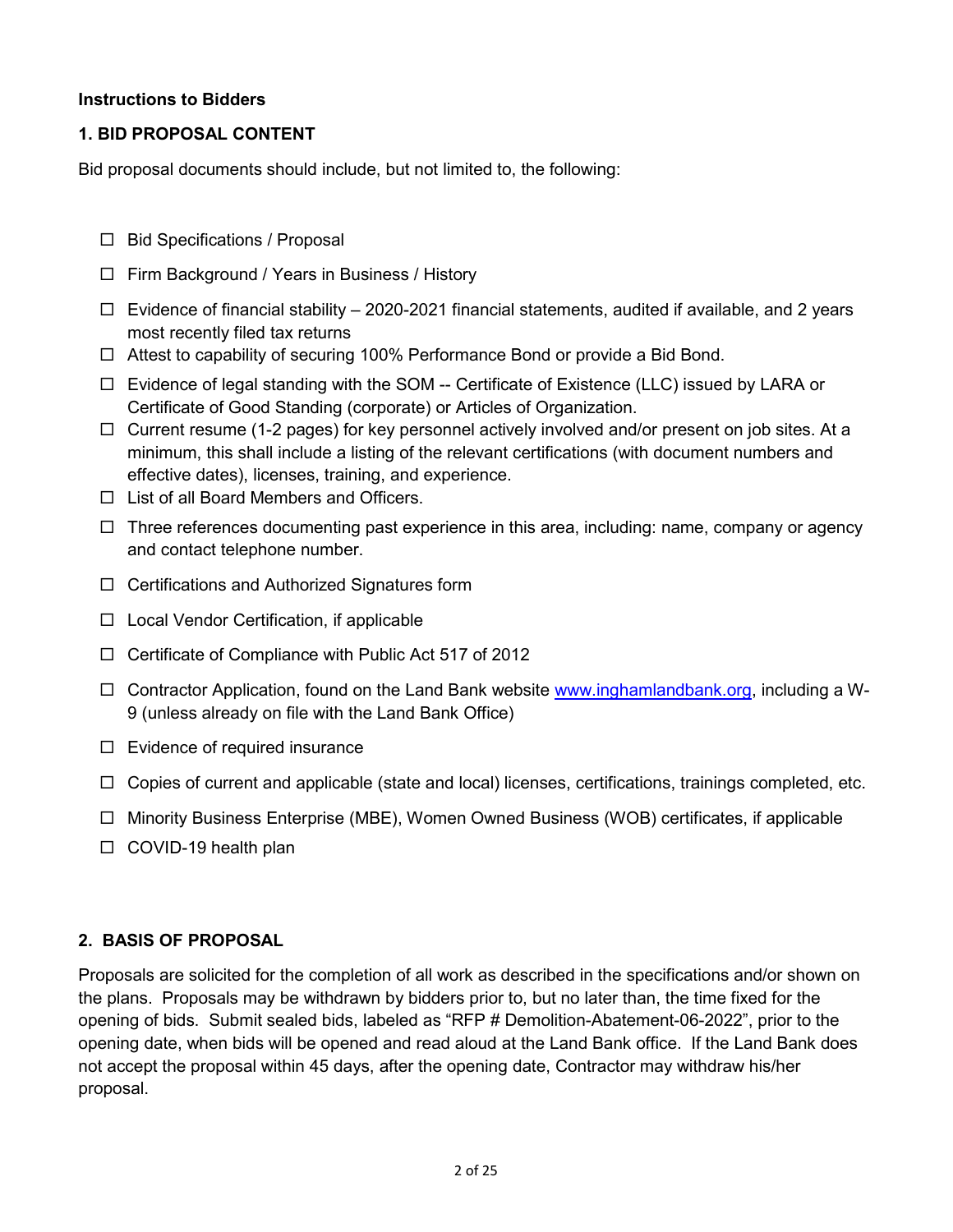# **3. EXAMINATION OF PREMISES**

Contractor shall familiarize himself/herself with local conditions affecting the job. He/she shall take his/her own measurements and be responsible for the correctness of same. Any variance of Contract documents from legal requirements and/or field conditions shall be promptly reported to the Land Bank. Contractor shall be responsible for any examination and no allowances will be made in his/her behalf by reason of error and omission. If any part of the Contractor's work depends for proper results upon existing work or the work of another, Contractor shall notify the Land Bank before commencing work of any defects that will affect the results. Failure to so notify will constitute his/her acceptance of the conditions.

## **4. BONDING**

Contractors must secure a performance and payment bond in an amount equal to one hundred percent (100%) of the total contract amount. Bonds must be issued by a bona fide company authorized to do business with the State of Michigan. It will be executed in connection with the contract to secure fulfillment of all the contractor's obligations and to assure payment as required by all of all persons supplying labor and material in the execution of the work provided for in the contract.

## **5. CONTRACT**

Please review the draft Contract included with this Request for Proposal (RFP). By submitting a bid, Respondents indicate agreement with its contents. It will be signed in accordance with all documentation required with this RFP.

#### **6. SIGNATURES**

Respondents shall place on file with the Land Bank, a notarized statement indicating those individuals authorized to sign proposals on behalf of the Corporation, Partnership and/or Individual. (See attached form.) Said notarized statement may be placed on file prior to the submission of any Proposals and updated as the status of the authorized individuals change, or may be submitted with each proposal.

## **7. CERTIFICATE OF INSURANCE**

All bidders shall have on file with the Land Bank certificates of all such insurance required under the Land Bank Vendor Insurance Policy located online at [www.inghamlandbank.org](http://www.inghamlandbank.org/) within seven (7) calendar days after receipt of the notice of award, unless said certificates are already on file. Further insurance and certificates must include an endorsement providing for ten (10) days prior written notice to the Land Bank, of termination, expiration, or material change of terms.

## **8. LOCAL VENDOR PREFERENCE**

Preference will be given to a vendor who operates a business within the legally defined boundaries of Ingham County. To be considered a local vendor, the Respondent must complete the "Local Vendor Certification Form" included in this bid packet.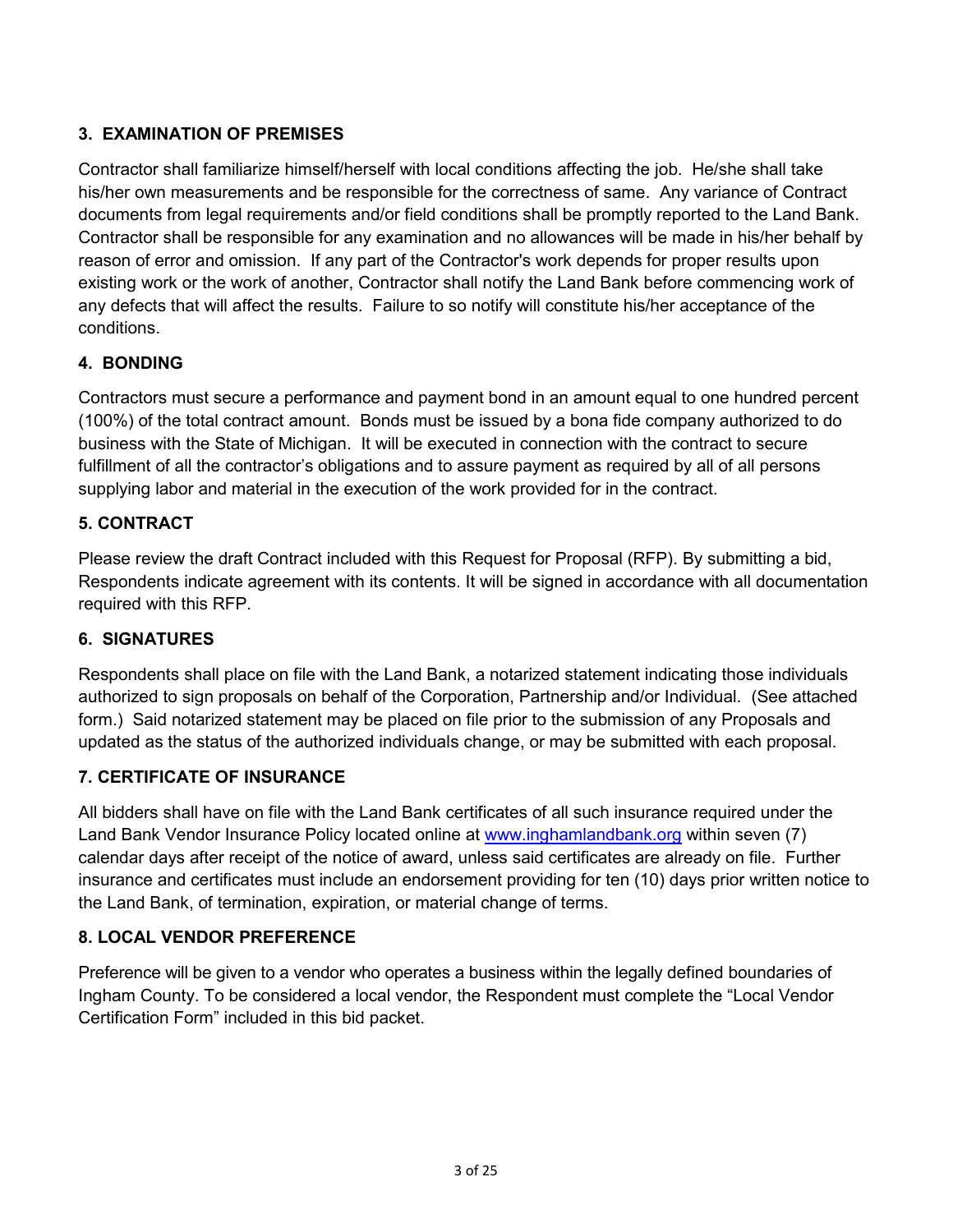# **9. CERTIFICATE OF COMPLIANCE WITH PUBLIC ACT 517 OF 2012**

All bidders must complete the attached Certificate of Compliance with Public Act 517 of 2012, by which the bidder certifies that neither it nor any of its successors, parent companies, subsidiaries, or companies under common control, is an "Iran Linked Business" engaged in investment activities of \$20,000,000.00 or more with the energy sector of Iran, within the meaning of Michigan Public Act 517 of 2012. In the event it is awarded a Contract as a result of this solicitation, the bidder will not become an "Iran Linked Business" during the course of performing the work under the Contract.

## **10. ACCEPTANCE AND REJECTION**

A Contract shall be formed between the parties hereto by the Land Bank's acceptance of the Respondent's proposal, and it will be effective on the date stated on the Bid Specification/Proposal form. Upon acceptance by the Land Bank, a copy of the Contract (see draft attached) will be returned to the Contractor as his/her official notification of award. The Contract, however, shall not be in force until the Contractor has complied with all the requirements of insurance from the Land Bank set forth herein. By the execution of the Contract, the Contractor and the Land Bank hereby covenant in respect to any part of this Proposal and Contract. The Land Bank reserves the right to waive irregularities and to reject bids.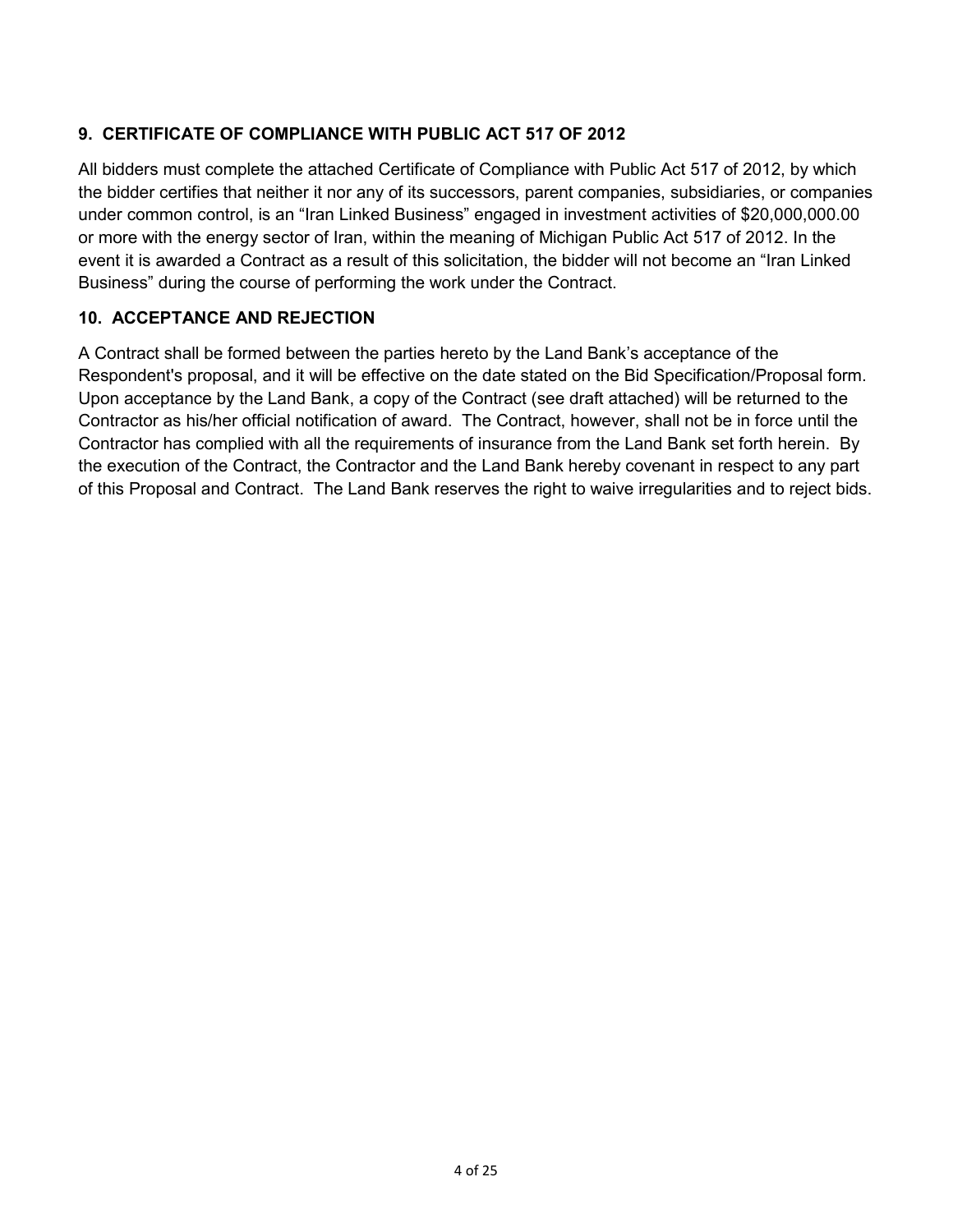# **Ingham County Land Bank Fast Track Authority ASBESTOS & HAZARDOUS MATERIALS ABATEMENT SCOPE OF SERVICES**

# **DESCRIPTION**

The purpose of the project is to abate hazardous materials present within the building, or within close proximity to the building, before a structure is demolished. *See corresponding Asbestos Hazardous Materials Reports, on [www.inghamlandbank.org.](http://www.inghamlandbank.org/)* Structures have been surveyed for the following materials:

- Vermiculite all must be removed
- Asbestos containing building materials (ACBM)
- Mechanical and electrical systems containing polychlorinated biphenyls (PCB)
- Potentially hazardous or regulated materials/waste located in containers and/or drums
- Potential mercury containing equipment

Lead based paint materials do not require removal in preparation for demolition. Painted surfaces in these structures should be assumed to contain lead.

The Contractor shall comply with all applicable laws, ordinances, rules, regulations, whether stated or omitted from bidding documents, including, but not limited to the following:

- 1. US EPA, 40 CRF Part 61, Subpart M-National Emission Standards for Hazardous Air Pollutants.
- 2. OSHA , 29 CFR Part 1926.1101/MIOSHA Part 602-Asbestos in Construction Standard.
- 3. Michigan Public Act 154 of 1974 "Michigan Occupational Safety and Health Act".
- 4. Michigan Public Act of 135 of 1986 "Asbestos Abatement Contractors Licensing Act".
- 5. Michigan Public Act of 440 of 1988 "Asbestos Workers Accreditation Act".
- 6. US DOT, 49 CFR Parts 171 and 172 Hazardous Materials Regulations.

If removal of windows is necessary during the abatement of hazardous materials, steps must be taken to secure the opening left after the removal. (i.e. OSB board).

Abatement activities are the responsibility of the Contractor to include, but not necessarily limited to:

- Development of a plan for the removal of regulated materials at the site and provide copy to the Ingham County Land Bank
- Acquisition of all required permits
- Submission of all necessary regulatory notifications
- Provide and maintain all qualified personnel, equipment, materials and other resources necessary to perform activities
- Provide a Third Party air monitoring for final clearance as applicable, providing sampling records
- Remove and package regulated materials for disposal according to regulatory standards, providing documentation of abatement permits and reconciliation with hazardous material survey
- Dispose of regulated materials in licensed landfills or recycling centers with proper transport
- Provide disposal documentation including copies of abatement waste transportation and disposal records to Ingham County Land Bank

**All permits, landfill tickets, receipts for disposal, lien waivers, prevailing wages WH347 forms, and other proof of compliance shall be presented to the Ingham County Land Bank at the time invoice is submitted. Payment will be made according to the Ingham County Land Bank's Invoice Submission and Payment Schedule.**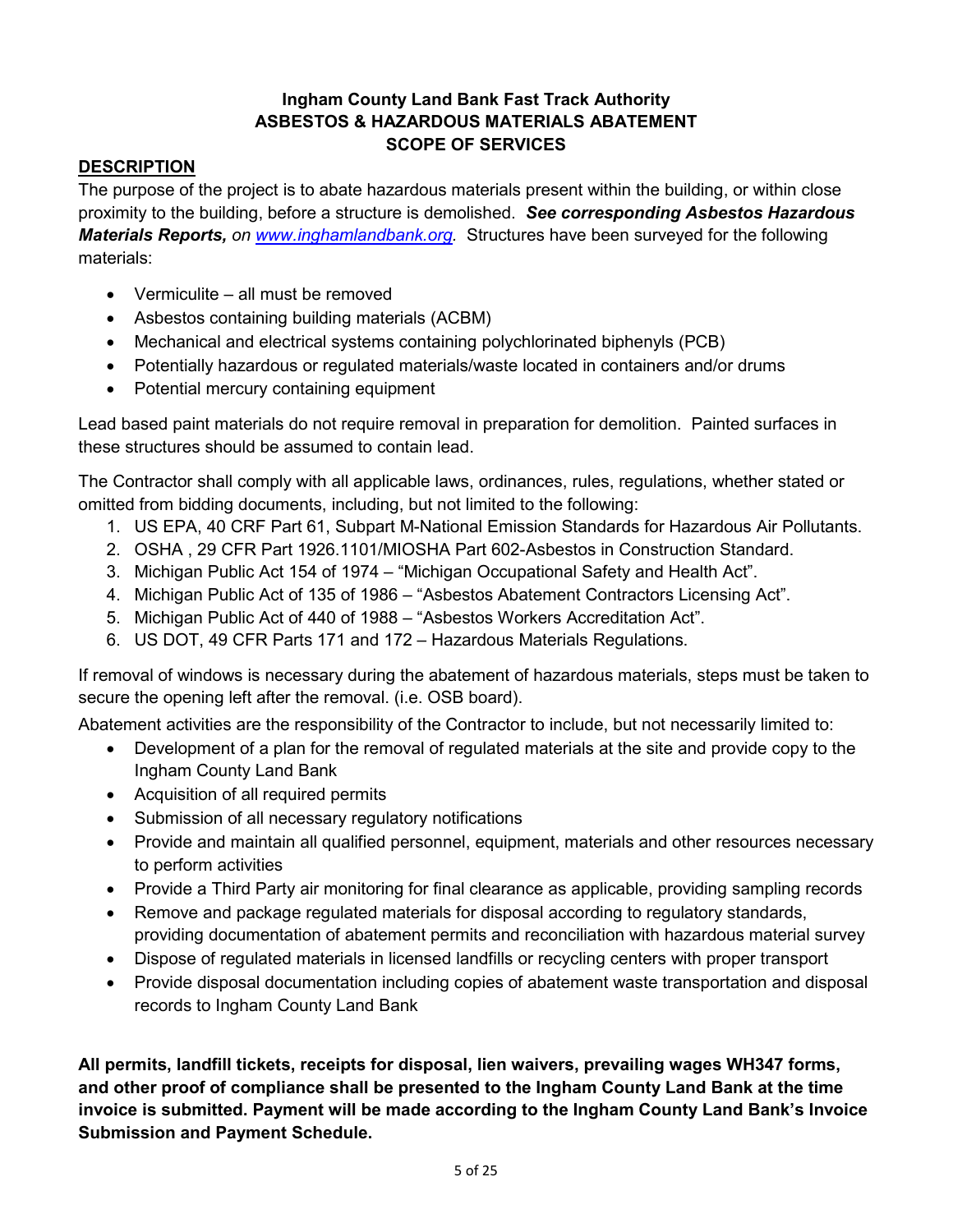# **Ingham County Land Bank Fast Track Authority Demolition & Debris Removal SCOPE OF SERVICES**

## **DESCRIPTION**

This project consists of building and site demolition of buildings and basement/foundation including backfill of the excavation, securing all necessary permits (demolition, water/sewer cuts, soil erosion, Right-of-Way, and any other required permits by Local, State or Federal government) and disconnect gas, water (if not already completed) and sewer utilities or cap wells and abandonment of septic (if any).

Contractor must comply with all federal and administrative requirements which will ensure that all work is performed and carried out in a safe and timely manner. It is the responsibility of the Contractor to provide and maintain all qualified personnel, equipment, materials and other resources necessary to perform activities identified in this Scope of Service.

Contractor must adhere to City of Lansing Development Ready Demolition letter, located on the City of Lansing website, [www.lansingmi.gov](http://www.lansingmi.gov/) or on the ICLB website, [www.inghamlandbank.org.](http://www.inghamlandbank.org/)

A description of the work of the contract can be summarized as follows:

- 1. Right of Way Permits must be pulled for each property at the City of Lansing Public Service Department.
- 2. Gas lines per Consumers Energy have already been shut off at main, retired, and/or capped. No cost should be included in your bid. Paperwork will be provided by the Land Bank.
- 3. Electric and Water lines per BWL have already been disconnected and shut off with meters removed. No cost should be included in your bid. Paperwork will be provided by the Land Bank.
- 4. Contractor will work with City of Lansing officials to ensure that all sewer lines connected to demolished and removed structures are appropriately and securely capped, and inspected. If a septic tank is located, the contents needs pumped, inspected, and then removed.
- 5. Soil Erosion control if a property is within 500 feet of a lake, body of water, stream or county drain, a permit and application must be filed with the City of Lansing. Controls must be implemented and procedures must follow the City of Lansing Ordinances.
- 6. Open Hole Inspection is required, and shall be approved prior to any backfilling operations. Contact the ICLB for inspection.
- 7. Protection of trees It shall be the responsibility of the Contractor to protect all trees of a diameter of 4" or greater that are located outside of five (5) feet from the structure being demolished.
- 8. Site and Building demolition
	- a. Be aware of property corners and lot lines accurately to set limit of demolition/deconstruction. While some properties may receive stake surveys prior to demolition, contractor is responsible to verify property location. Any properties with completed surveys will have copies of those surveys available in the Ingham County Land Bank office.
	- b. Create 2-4 holes in attic (if applicable) and pre-soak with water for at least 5 minutes before demolition.
	- c. Site and building demolition including the removal of structures, basement, footings, concrete, landscaping and walls, cut brush and trees and/or bituminous/concrete pavement, driveways, private sidewalks, stone, brick, rubbish and miscellaneous debris on site.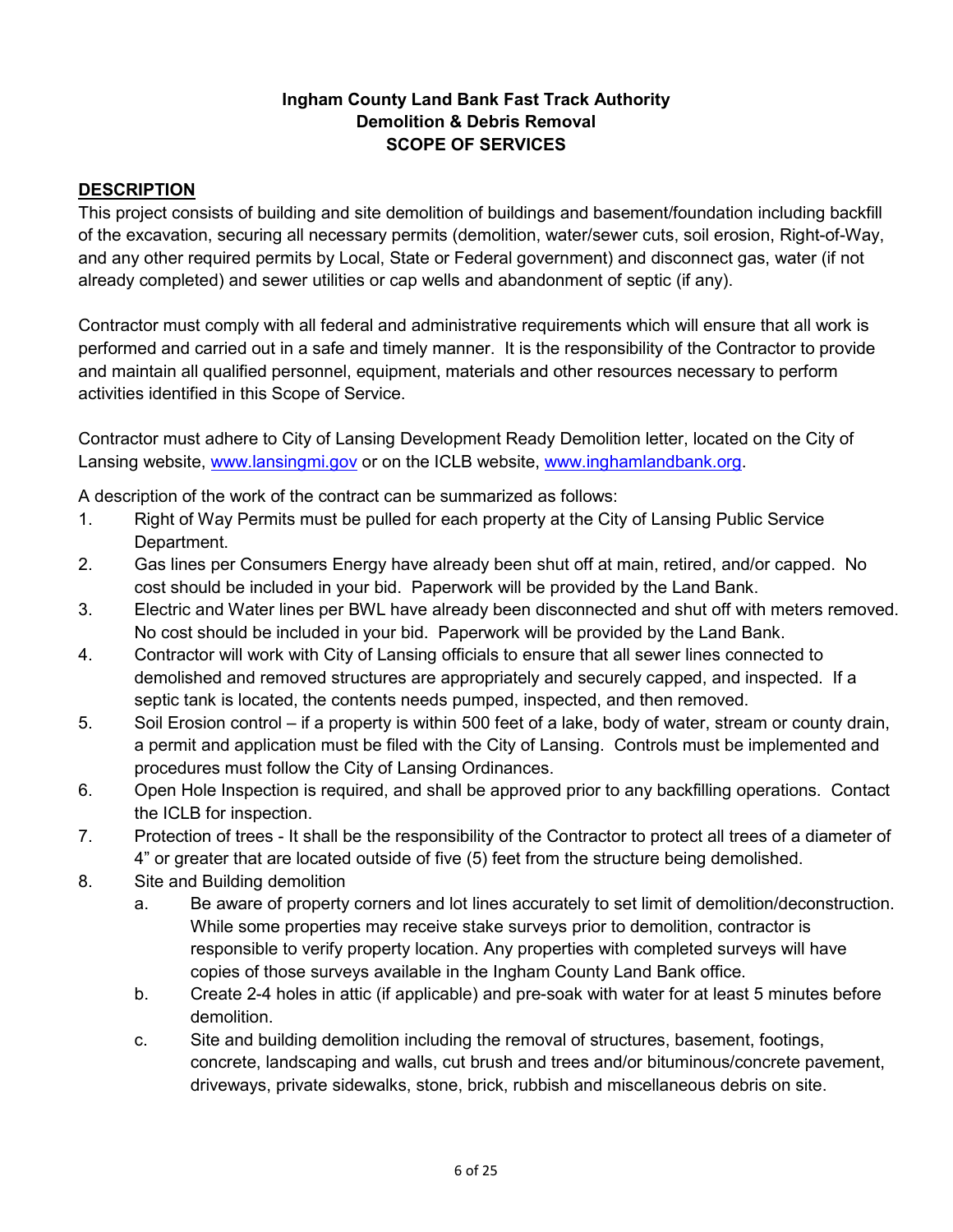- d. All brush, branches, downed trees, stumps, cut wood, and debris on site must be removed, cleared, and cleaned up, with the exception of areas indicated by the Ingham County Land Bank to remain.
- e. All fence/property lines need to be cleaned up and clear of concrete, rocks, trash, debris, etc.
- 9. Except for items indicated to remain the Land Bank's property, demolished materials shall become the Contractor's property and shall be removed and disposed of legally.
- 10. Site restoration Site restoration including fill and compaction all disturbed areas, seeding and mulch as follows: a slow growing grass seed appropriate for Michigan's environment, placed upon 4- 6 inches of top soil and mulched with straw or wood fiber. Hydro-seeding with a seed appropriate for Michigan's environment is also acceptable.
- 11. Curb and Gutter Insert, noted in the City of Lansing Development Ready Demolitions letter, should be followed per City of Lansing specifications. City of Lansing Public Service Department will be inspecting and approving per specifications, and will need to be notified at the beginning, and throughout the process.

## **WORK SCHEDULE**

A preliminary work schedule must be supplied to the Ingham County Land Bank within 10 days of contract awards. Updated schedules must be provided a minimum of 48 hours in advance before start of work to provide for adequate time to remove Land Bank locks and property and to provide appropriate staffing.

Contractor will furnish certificates of insurance which specifically set forth evidence of all coverage required of the contractor and sub-contractor prior to commencement of work. Certificates shall be sent to the Ingham County Land Bank, 3024 Turner St, Lansing, MI 48906.

Work should be scheduled for the most efficient operation. Coordinate with utility companies, and/or local agencies (if not already completed) to verify the shutting off and capping utility services (electric, cable, water, storm sewer, sanitary sewer, etc.) Coordinate with MISS DIG to identify underground lines/pipes and that all have been completed prior to the start of demolition.

Contractor shall coordinate the hazmat and asbestos remediation with the required demolition NESHAP notice to the MDEQ and submit to the Ingham County Land Bank for review, a tentative schedule of completion dates and work plan for the aforementioned work.

Contractor shall notify the Ingham County Land Bank 24 hours in advance of any sub-contractor being on site and provide the subs company name, address, telephone and FAX number.

## **CONTRACTORS USE OF PREMISES**

During the period of this contract, the Contractor shall have full use of the lots occupied by the structures. The Contractor's use of the premises is limited to the limits of the property and adjacent public right-of-ways if properly barricaded. Do not disturb portions of the site beyond the areas which the work is indicated.

- 1. Driveways and Entrances: Keep driveways and entrances servicing adjacent properties clear.
- 2. Drive approaches located between the sidewalk and curb must be left as is, unless otherwise specified by ICLB, per the City of Lansing Demolition Ready letter.
- 3. During winter months, if sidewalk breaks during demolition and/or restoration, and needs immediate removal, temporary patch of concrete must be poured immediately after removal.
- 4. Any debris or sedimentation deposited in the road right-of-way shall be properly removed by the Contractor at the Contractors expense, as soon as possible.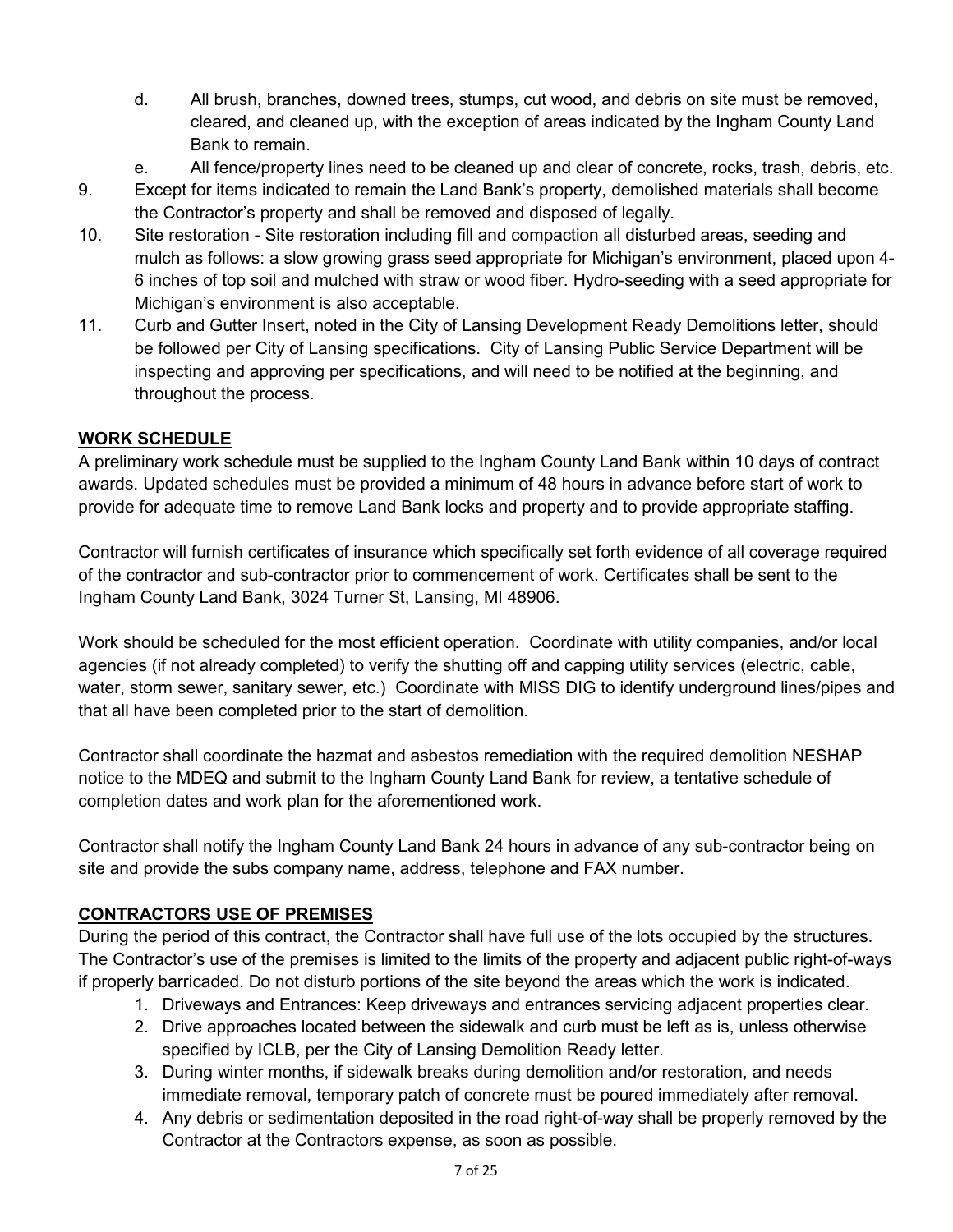# **PROJECT CONDITIONS**

*Dust Control*

- 1. The Contractor will use all means necessary to control dust on and near the work and on or near all off-site areas if such dust is caused by Contractor operations during performance of the work or if it results from the condition in which the Contractor leaves the site.
- 2. All surfaces shall be thoroughly moistened as required to prevent dust from being a nuisance and to minimize the spread of lead-containing dust to the public and adjacent properties.
- 3. Create 2-4 holes in attic (if applicable) and pre-soak with water for at least 5 minutes before demolition.

## *Protection*

- 1. The Contractor will use all means necessary to protect adjacent property before, during and after demolition work.
- 2. In the event of damage, the Contractor shall immediately make all repairs and replacement necessary to the approval of the Ingham County Land Bank and at no cost to the Land Bank.
- 3. Sites within 500 feet of a lake, body of water, stream or county drain, require a City of Lansing permit and sedimentary controls in place. See "Soil Erosion & Sedimentation Control Permit"

## *Safety*

- 1. The Contractor is responsible for conducting operations in a safe and orderly manner and in conformance with Michigan P.A. 154, per the Michigan Department of Labor and Energy Construction Safety Standards Commission.
- 2. Installation of barricades, warning signs, caution tape, etc. as safety precautions prior to and during wrecking operations shall be performed in strict compliance with all applicable regulations per City of Lansing.
- 3. Any open ground hole in excess of 3' in depth left unattended is to be extended or partially filled to create a slope on one of the four sides that would allow any person or animal falling into the hole to escape by climbing up a reasonable scalable slope.
- 4. Personnel working inside the site shall be trained as required and made thoroughly familiar with the safety precautions, procedures, and equipment required for controlling the potential hazards associated with this work. Work associated with hazardous/regulated materials shall be performed at appropriate Personal Protection Level as defined by MIOSHA.

## *Debris and Removal*

- 1. Clearance of sites include, removal and disposal of all materials, including asbestos containing and non-asbestos containing waste and debris, in compliances with federal and state or local requirements, and compaction, as required. Provide erosion control and other incidentals necessary to satisfactorily complete the improvement removal.
- 2. The Contractor is responsible for obtaining approval for transportation and disposal of waste in compliance with applicable EPA, Federal, Michigan and DOT regulations.
- 3. Clean adjacent buildings, driveways, sidewalks, and road right-of-ways caused by demolition operations. Return adjacent areas to condition existing before start of demolition.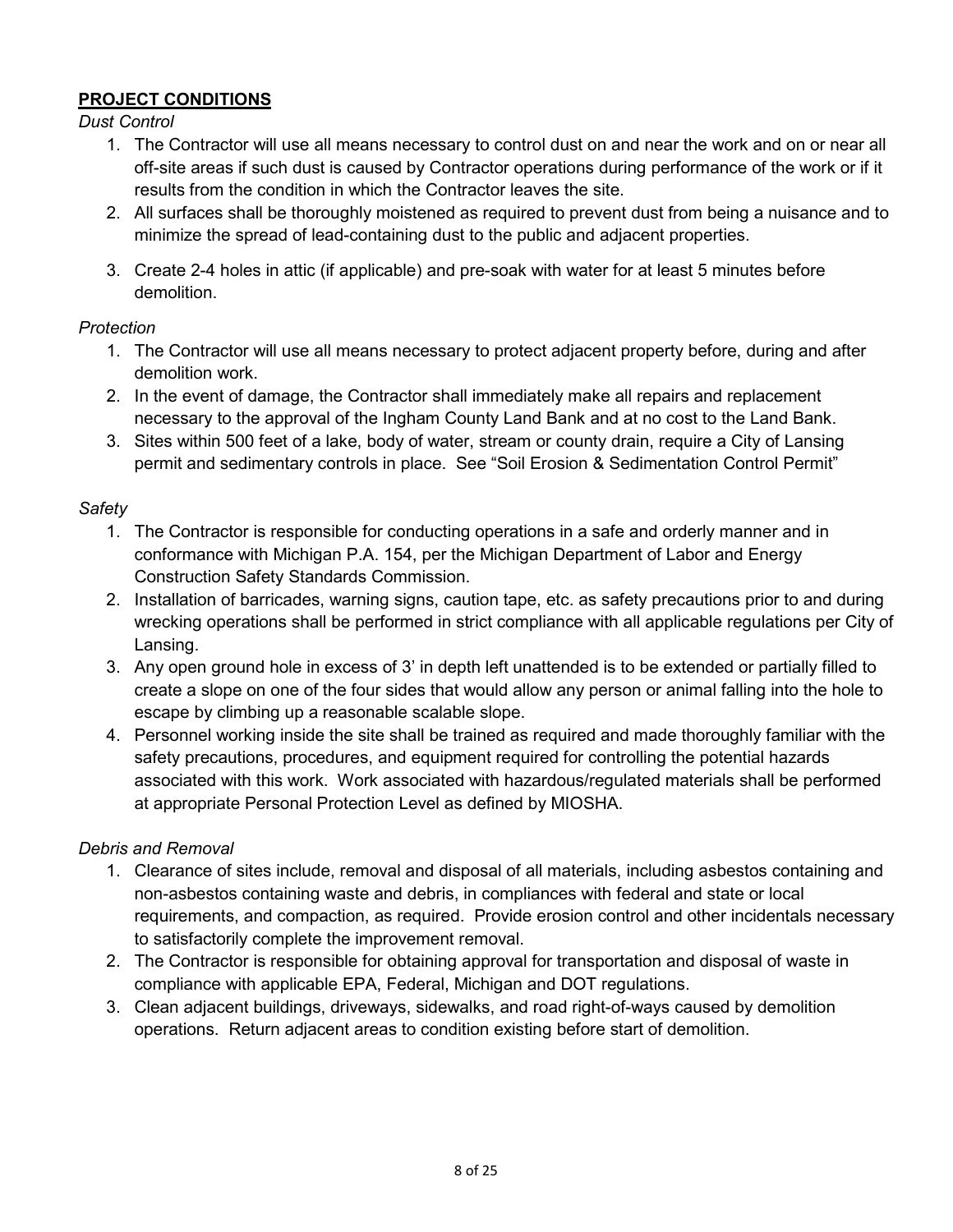# **PRODUCTS**

## *Fill Material*

All fill material except MDOT Class II Granular Material shall be subject to the approval of the Land Bank.

For approval, notify Land Bank in advance of the intention to import material, its location and the sources name, address, and telephone number.

Provide receipts or analytical data or certification from the source documenting that all off-site materials to be used as backfill or fill is uncontaminated. The following tests shall be performed, by the source or by the Land Bank or agent at the Contractors expense, for certification of contaminate-free fill.

- 1. Volatile Organics (Method 8260)
- 2. Semi-volatile Organics (Method 8270)
- 3. Pesticides/PCBs (Method 8080) and
- 4. Metal tests for arsenic, barium, cadmium, copper, lead, mercury, selenium, silver and zinc matter.

Fill material shall be free of rocks or lumps larger than three (3) inches in greatest dimension.

Pulverized building materials shall not be used as fill material.

Fill from off-site shall be from a commercial source. In the event, the demolition is in a designated flood plain, grading should be filled using the current ground on site, and then supplemented with fill.

## **EXECUTION**

#### *Preparation*

- 1. Protect structures, utilities, sidewalks, pavements and other facilities to remain from damage caused by settlement, lateral movement, undermining, washout, and other hazards created by earthwork operations.
	- a. In the event of damage, the Contractor shall immediately make all repairs and replacement necessary to the approval of the Ingham County Land Bank and at no cost to the Land Bank.
- 2. Provide erosion control measures to prevent erosion or displacement of soils and discharge of soilbearing water runoff or airborne dust to adjacent properties, drives and walkways.
- 3. Protect existing trees to remain.
- 4. No tree removal shall be allowed in a flood plain area without prior approval from the ICLB in conjunction with the City of Lansing.

#### *Dewatering*

- 1. Prevent surface water and subsurface or ground water from entering excavations, from ponding on prepared sub-grades, or flooding project site and surrounding area.
- 2. Protect sub-grades from softening and damage by rain or water accumulation.

#### *Excavation*

- 1. Do not use explosives.
- 2. Excavation is unclassified and includes excavation to required sub-grade elevations regardless of the character of materials and obstructions encountered.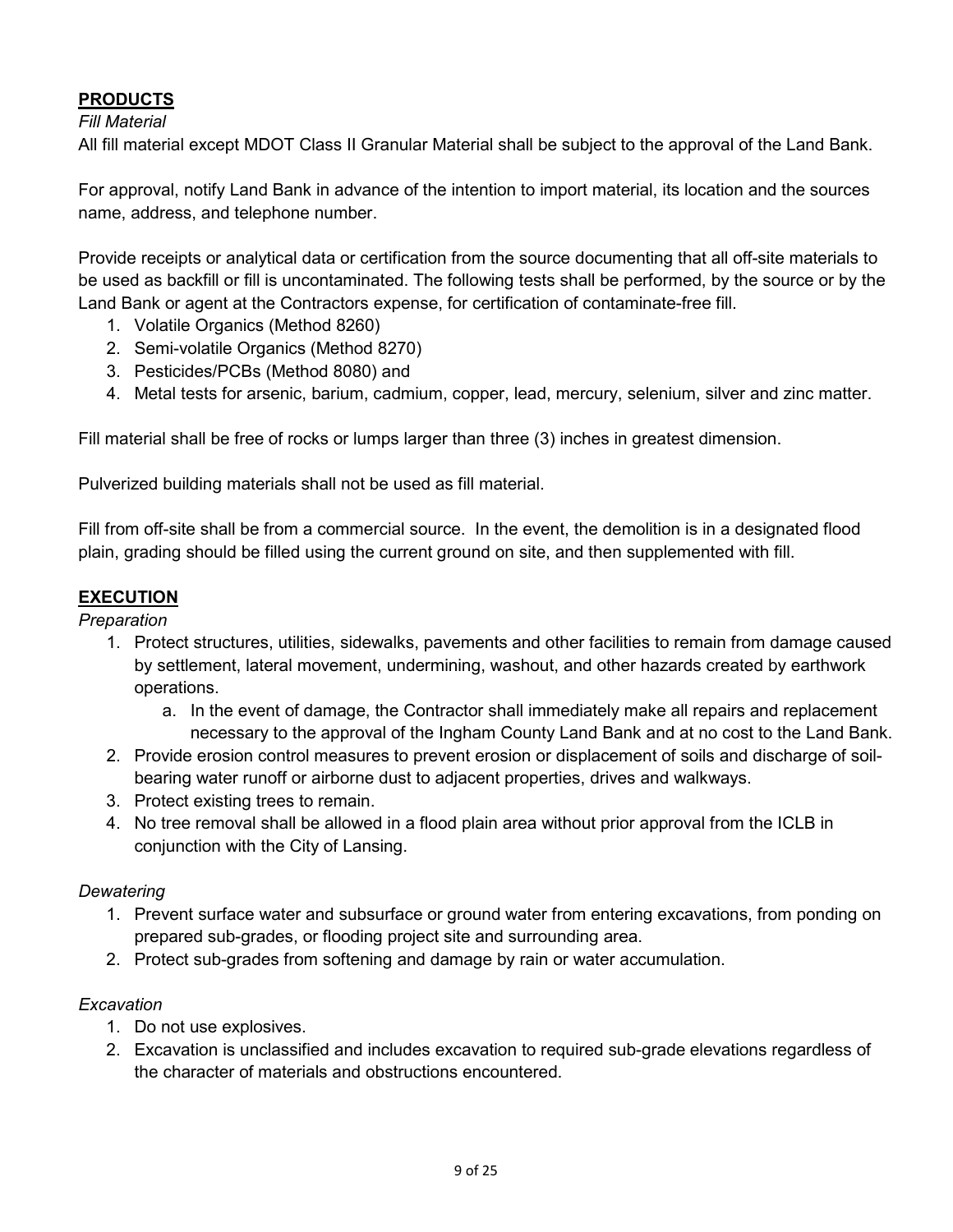# *Stability of Excavations*

Comply with local codes, ordinances, and requirements of authorities having jurisdiction to maintain stable excavations.

# *Approval of Sub-grade*

- 1. Notify the Land Bank when excavations have reached required sub-grade.
- 2. When the Land Bank determines that unforeseen unsatisfactory soil is present, continue excavation and replace with compacted backfill or fill materials as directed.
- 3. Reconstruct sub-grades damaged by freezing temperatures, frost, rain, accumulated water, or construction activities.

## *Backfill*

Backfill excavation promptly, but not before completing the following:

- 1. Removal of trash and debris from excavated site.
- 2. Approval and acceptance of removals below finish grade
- 3. Removal of temporary shoring and bracing and sheeting.

# *Fill*

Preparation: Remove vegetation, topsoil, debris, wet and unsatisfactory soil materials, obstructions, and deleterious materials from ground surface prior to placing fills. Plow strip or break up sloped surfaces steeper than 1 vertical to 4 horizontal so fill material will bond with existing surface.

When sub-grade or existing ground surface to receive fill has a density less than that required for fill, break up ground surface to depth required, pulverize, moisture-condition or aerate soil and re-compact to required density.

Place fill-in layers to an elevation equal or level to the adjacent undisturbed ground.

# *Moisture Control*

Uniformly moisten or aerate sub-grade and each subsequent fill or backfill layer before compaction to within 2 percent of optimum moisture content.

- 1. Do not place backfill or fill material on surfaces that are muddy, frozen, or contain frost or ice.
- 2. Remove and replace, or scarify and air dry satisfactory soil that is too wet to compact to specified density.

## *Compaction*

Place backfill or fill materials in layers not more than 12 inches in loose depth. Contractor shall achieve compaction by reasonable means as determined by the Contractor. All methods of compaction shall be approved by the Land Bank. Heavy Equipment such as loaders, bulldozers, etc. may be used to achieve compaction. If the compaction methods do not achieve the required compaction, then mechanical vibratory equipment shall be used.

# *Grading*

General: Uniformly grade areas to a smooth surface, free from irregular surface changes.

- 1. Provide a smooth transition between existing adjacent grades and new grades.
- 2. Cut out soft spots, fill low spots, and trim high spots to conform to required surface tolerances.
- 3. Avoid directing watershed onto adjacent properties.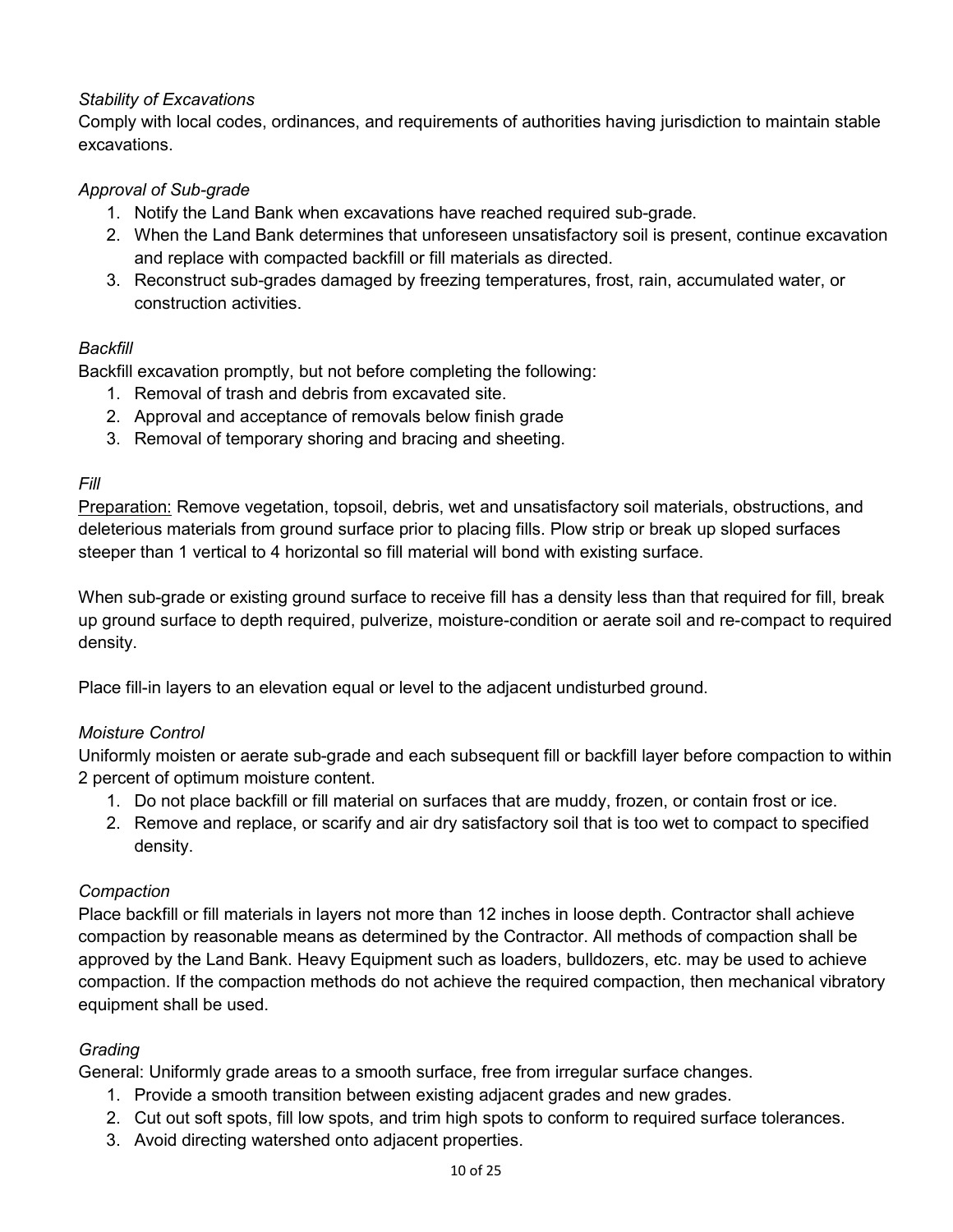Site Grading: Slope grades to direct water to middle of property or adjacent right-of-ways. Provide a uniform finished surface grade sloped at 2% minimum and 5% maximum. Match existing grade at adjacent property lines.

## *Protection*

All trees 4" or greater located outside of five (5) feet from the structure to be demolished shall be protected. If such trees are damaged, the Contractor shall replace damaged tree if directed by the Land Bank.

Protecting Graded Areas: Protect newly graded area from traffic, freezing, and erosion. Keep free of trash and debris.

Repair and reestablish grades to specified tolerances where completed or partially completed surfaces become eroded, rutted, settled or lose compaction due to subsequent construction operations or weather conditions.

## *Settling*

Where settling occurs during the project correction period, remove finished surfacing, backfill with additional approved material, compact and reconstruct surfaces.

## *Disposal of Surplus and Waste Material*

Remove surplus satisfactory soils and waste material, including unsatisfactory soil, trash, and debris. Dispose of it off of Land Bank Property, in a legal facility.

The work of excavating, filling, and grading shall be included in the lump sum project cost. The work of grading shall include all labor, materials, and equipment necessary for filling and compacting the sub-grade prior to placing any improved surface. Any areas disturbed by construction activities shall be re-graded and reseeded as necessary.

**All permits, landfill tickets, receipts for disposal, lien waivers, prevailing wages WH347 forms, and other proof of compliance shall be presented to the Ingham County Land Bank at the time invoice is submitted. Payment will be made according to the Ingham County Land Bank's Invoice Submission and Payment Schedule.**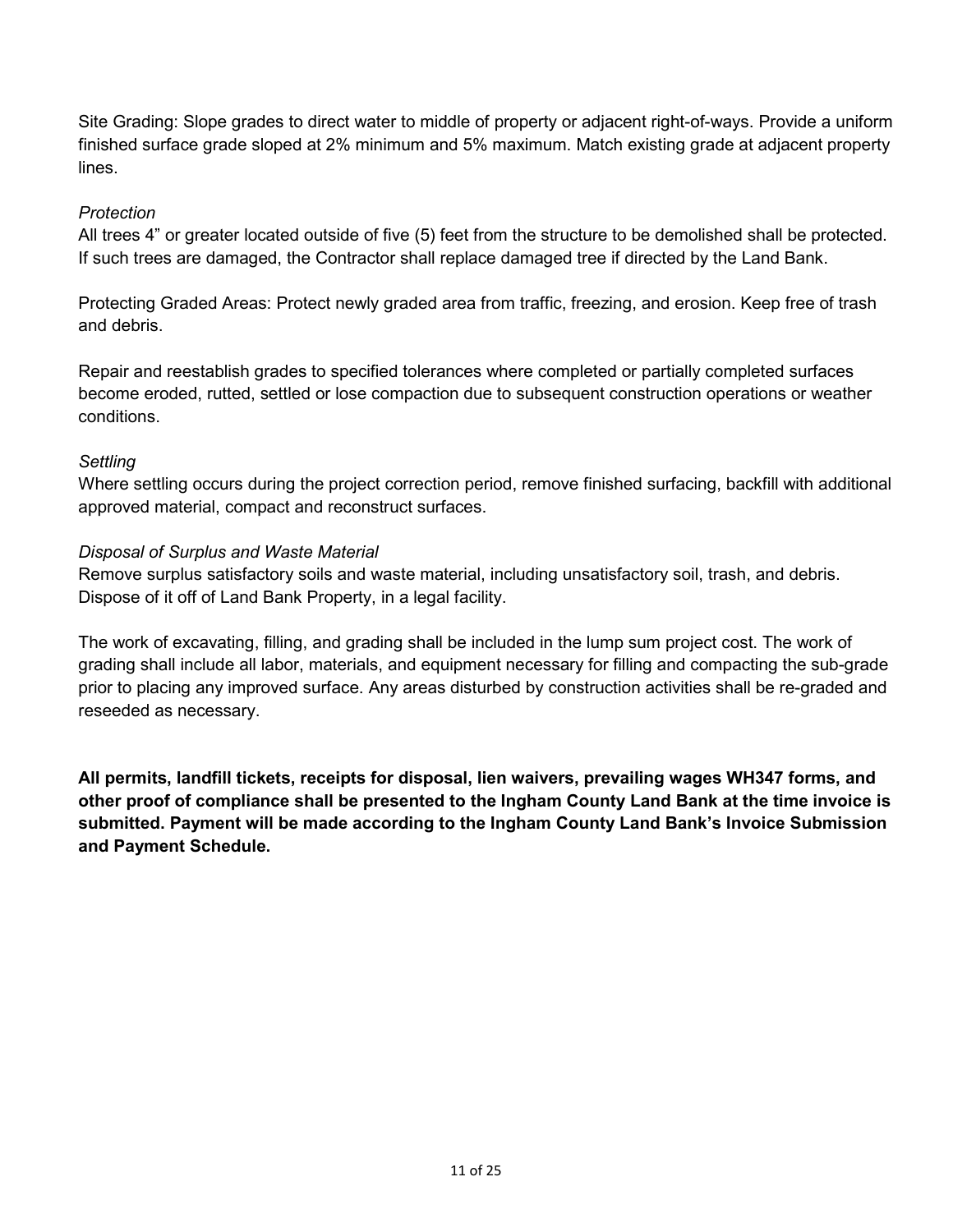#### **INGHAM COUNTY LAND BANK FAST TRACK AUTHORITY**

## **UNIT PRICE FOR ASBESTOS & HAZARDOUS MATERIALS ABATEMENT AND DEMOLITION & DEBRIS REMOVAL**

#### **See corresponding Hazardous Materials Reports for details of Abatement**

#### CONTRACTOR NAME: \_\_\_\_\_\_\_

**\*\***Provide a proper bid value for each property. One to two properties may be removed from the list before demolition.

|                  | Parcel #            | Address           | Area / House /<br>Garage info                                   | Misc info                                                                                     | Asbestos /<br>Haz Mat Bid | Demo<br><b>Bid</b> | Sidewalk<br>Repair /<br>Replace<br><b>Bid</b> | Curb<br>Insert<br><b>Bid</b> | <b>Total Bid</b> |
|------------------|---------------------|-------------------|-----------------------------------------------------------------|-----------------------------------------------------------------------------------------------|---------------------------|--------------------|-----------------------------------------------|------------------------------|------------------|
| 1                | 33-01-01-10-329-321 | 1027 Cady Ct      | 1 Story,<br>concrete drive,<br>basement                         | Shares parcel<br>with 929<br>Johnson                                                          |                           |                    | None                                          | Yes                          |                  |
| $\boldsymbol{2}$ | 33-01-01-10-329-321 | 929 Johnson Ave   | 1 Story,<br>gravel/grass<br>drive, slab                         | <b>Burned</b>                                                                                 |                           |                    | 2 sections                                    | Yes                          |                  |
| 3                | 33-01-01-10-377-231 | 819 Cleveland St  | 2 story,<br>gravel/grass<br>side-by-side<br>drive,<br>basement, | Burned; All<br>ACM Demo                                                                       |                           |                    | 3 sections                                    | Yes                          |                  |
| 4                | 33-01-01-14-381-231 | 616 S Mifflin Ave | 1.5 Story,<br>grass/gravel<br>drive,<br>crawlspace              | Attic full of<br>belongings,                                                                  |                           |                    | None                                          | Yes                          |                  |
| 5                | 33-01-01-22-309-101 | 913 Motor Ave     | 1.5 story,<br>concrete drive,<br>basement-<br>garage combo      | Basement &<br>garage @<br>ground level,<br>house on top,<br>tank in b-ment,<br>retaining wall |                           |                    | 1 section                                     | Yes                          |                  |
| 6                | 33-01-01-22-352-261 | 1735 Lyons Ave    | 2 story,<br>gravel/grass<br>side-by-side<br>drive, basement     |                                                                                               |                           |                    | 3 sections                                    | Yes                          |                  |
| $\overline{7}$   | 33-01-01-32-251-131 | 1318 Mary Ave     | 1 story,<br>gravel/grass<br>drive, sheds                        | Basement-<br>level structure                                                                  |                           |                    | 1 section                                     | Yes                          |                  |
| 8                | 33-01-01-29-376-151 | 1522 W Holmes Rd  | 1 story,<br>Concrete<br>drives,<br>crawlspace,<br>garage        | 2 driveways                                                                                   |                           |                    | None                                          | Yes                          |                  |
|                  | <b>Total</b>        |                   |                                                                 |                                                                                               |                           |                    |                                               |                              |                  |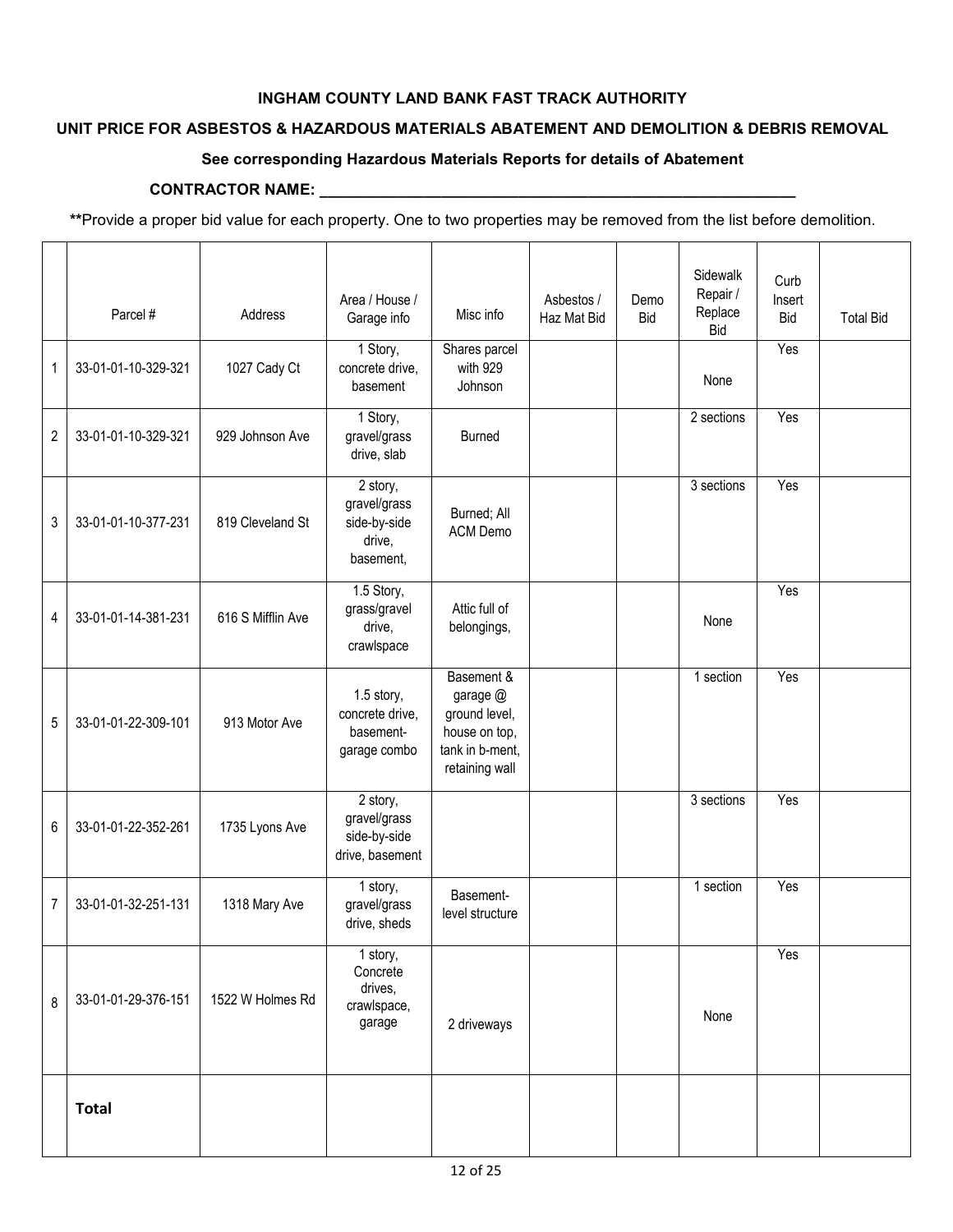| Bidder, if awarded this contract, hereby agrees to commence work under this contract on or before |  |
|---------------------------------------------------------------------------------------------------|--|

 $\_$  and to fully complete on or before  $\_\_$ 

Bidder understands that the Ingham County Land Bank reserves the right to reject any or all bids and to waive any informalities or irregularities herein. Upon notice of acceptance of this bid, bidder will execute Contract Agreement and deliver properly executed insurance certificates, copies of licenses and City registration to the Ingham County Land Bank within ten (10) days.

The Ingham County Land Bank reserves the right to omit any residential property address listed in this Request for Proposal in advance of contract signing. Contractor's quote for any such omission will be deducted from the grand total bid amount.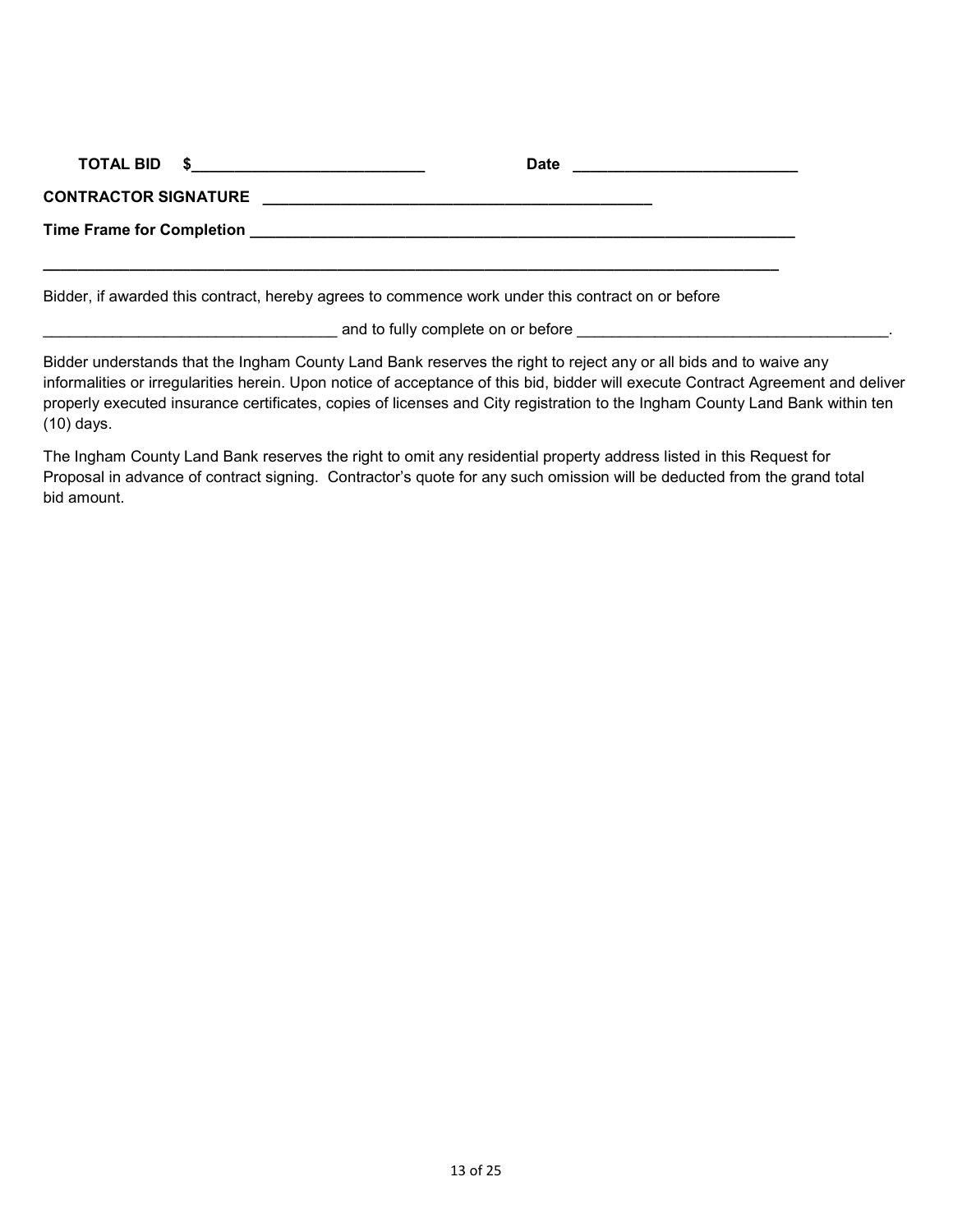### **Certifications and Authorized Signatures**

#### *Return with your Proposal package*

Upon notice of acceptance of this packet, Respondent will execute a Contract Agreement and deliver properly executed insurance certificates to the Land Bank within seven (7) days.

## **ADDRESS, LEGAL STATUS, AND SIGNATURE OF RESPONDENT**

The undersigned does hereby designate the address, given below, as the legal address to which all notices, directions, or other communications may be served or mailed.

| The undersigned does hereby declare that it has legal status checked below:         |                                                  |  |  |  |  |  |  |  |  |  |  |  |  |
|-------------------------------------------------------------------------------------|--------------------------------------------------|--|--|--|--|--|--|--|--|--|--|--|--|
| □ Limited Liability Corporation (LLC)<br>$\Box$ Individual                          |                                                  |  |  |  |  |  |  |  |  |  |  |  |  |
| $\Box$ Partnership                                                                  |                                                  |  |  |  |  |  |  |  |  |  |  |  |  |
| The names and address of all persons indicated in this Bid Proposal are as follows: |                                                  |  |  |  |  |  |  |  |  |  |  |  |  |
| <b>NAME</b>                                                                         | <b>ADDRESS</b>                                   |  |  |  |  |  |  |  |  |  |  |  |  |
|                                                                                     |                                                  |  |  |  |  |  |  |  |  |  |  |  |  |
|                                                                                     |                                                  |  |  |  |  |  |  |  |  |  |  |  |  |
|                                                                                     | This Proposal Packet is submitted in the name of |  |  |  |  |  |  |  |  |  |  |  |  |
|                                                                                     |                                                  |  |  |  |  |  |  |  |  |  |  |  |  |
| (Vendor)                                                                            |                                                  |  |  |  |  |  |  |  |  |  |  |  |  |

Respondent hereby certifies that the information provided in their submittal to the Land Bank is accurate and complete, and they are duly authorized to sign. Respondent hereby certifies that they have reviewed the RFP in its entirety and accepts its terms and conditions.

| Signed:     | Date |
|-------------|------|
|             |      |
| Print name: |      |
| Title:      |      |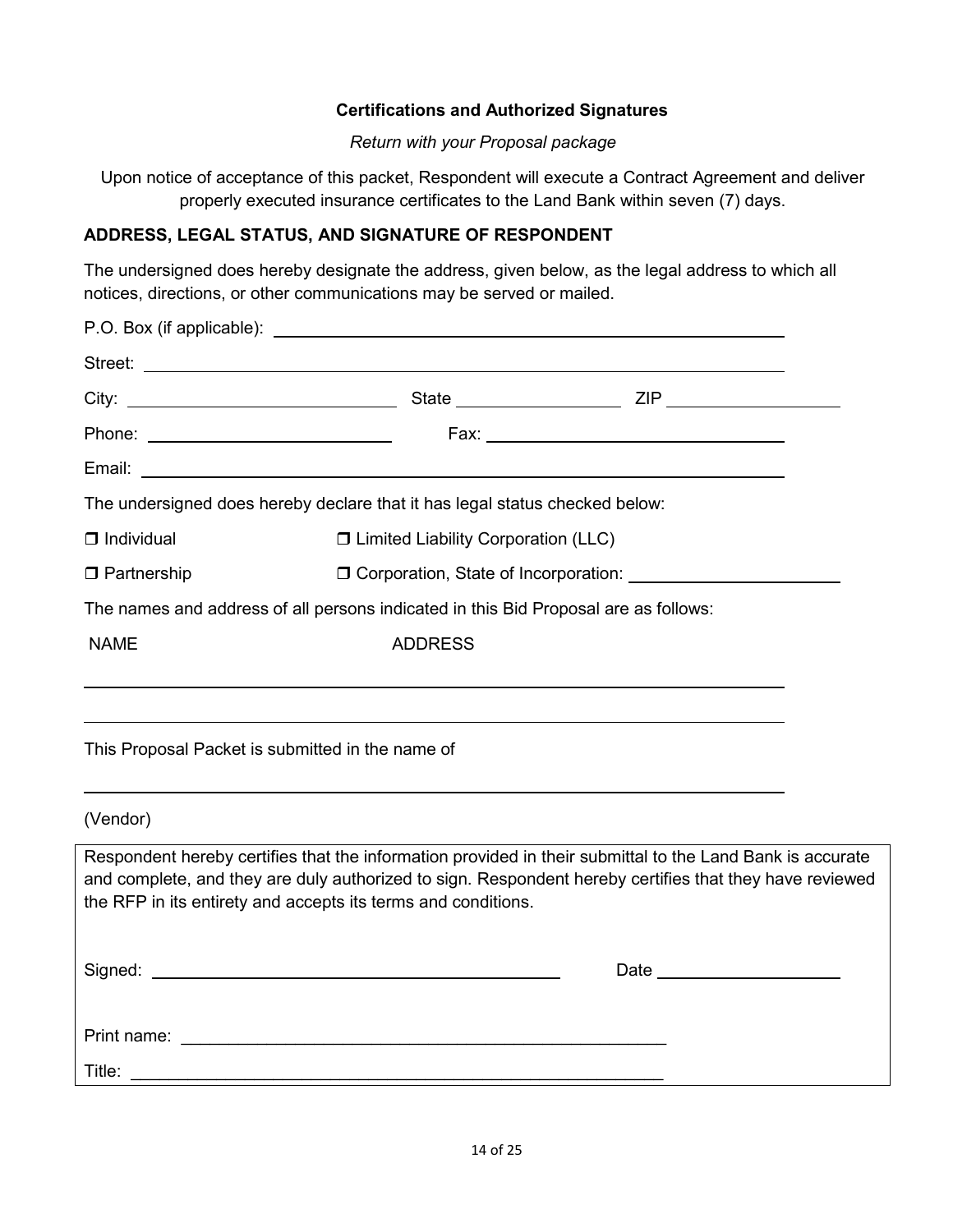## **Local Vendor Certification**

*If applicable, return with your Proposal package.*

To be considered for preference as operating a business within the legally defined boundaries of Ingham County, the vendor must register as a "registered local vendor"(RLV) by providing the Land Bank with a verifiable physical business address (not a P.O. Box) within Ingham County at which the business is conducted. This must be the site at which business operations take place. The Land Bank staff reserves the right to make a site visit to verify location and business activities.

Any person, firm, corporation or entity intentionally submitting false information to the Land Bank in an attempt to qualify for the local purchasing preference shall be barred from bidding on Land Bank contracts or a period of not less than three years.

If you believe you qualify as a local vendor, please provide the following information for verification. Please note that there are some exceptions to the local vendor rule. More information can be found at [www.inghamlandbank.org.](http://www.inghamlandbank.org/)

Complete Legal Firm Name:

Company Physical Address:

Company Phone:

Company Website:

Name and Title of Person authorized to sign on behalf of your company:

Signature: the state of the state of the state of the state of the state of the state of the state of the state of the state of the state of the state of the state of the state of the state of the state of the state of the

Date: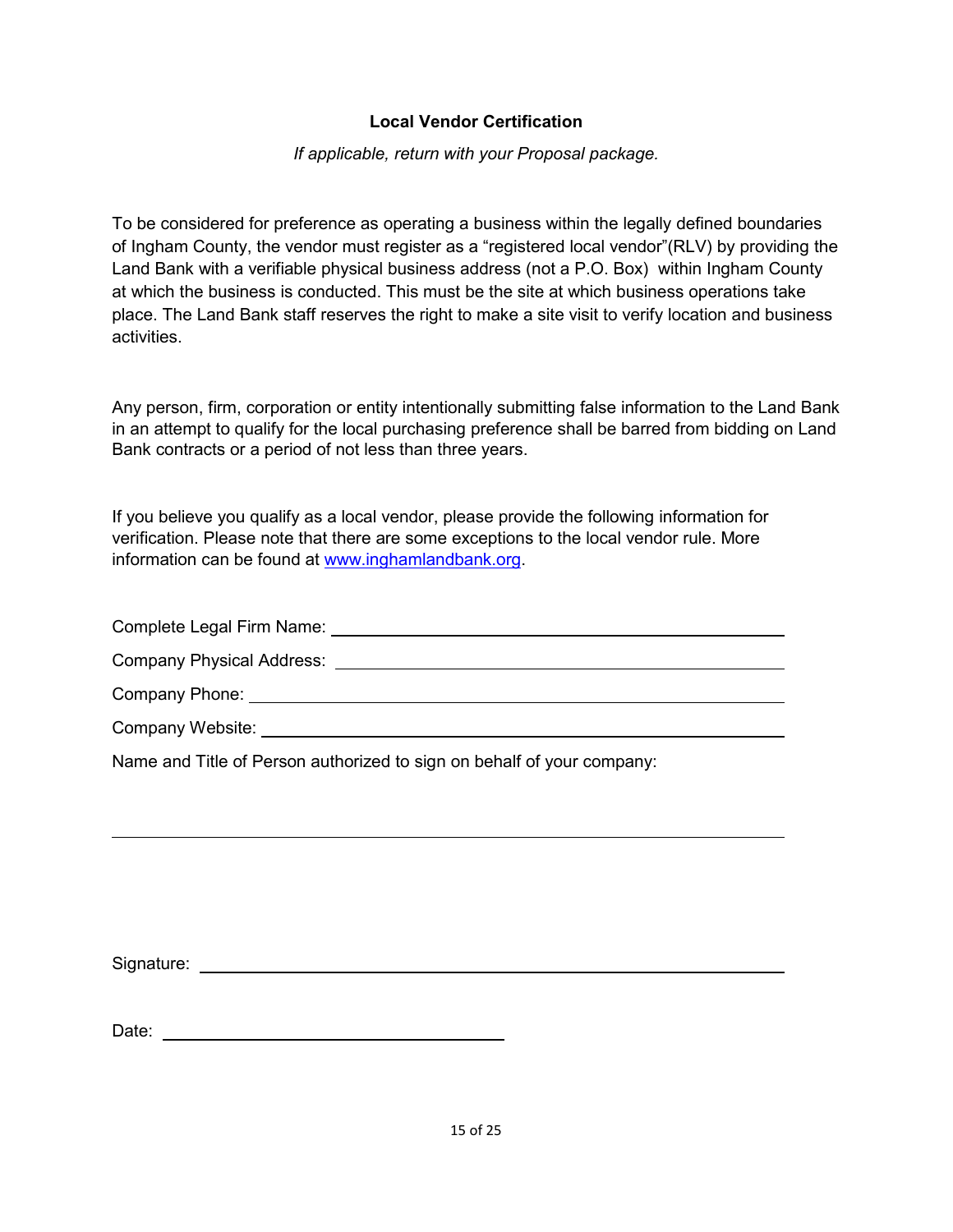## **Certificate of Compliance with Public Act 517 of 2012**

I certify that neither **I certify that neither Company**), nor any of its successors, parent companies, subsidiaries, or companies under common control, are an "Iran Linked Business" engaged in investment activities of \$20,000,000.00 or more with the energy sector of Iran, within the meaning of Michigan Public Act 517 of 2012. In the event it is awarded a Contract as a result of this Request for Proposals, Company will not become an "Iran Linked Business" during the course of performing the work under the Contract.

NOTE: IF A PERSON OR ENTITY FALSELY CERTIFIES THAT IT IS NOT AN IRAN LINKED BUSINESS AS DEFINED BY PUBLIC ACT 517 OF 2012, IT WILL BE RESPONSIBLE FOR CIVIL PENALTIES OF NOT MORE THAN \$250,000.00 OR TWO TIMES THE AMOUNT OF THE CONTRACT FOR WHICH THE FALSE CERTIFICATION WAS MADE, WHICHEVER IS GREATER, PLUS COSTS AND REASONABLE ATTORNEY FEES INCURRED, AS MORE FULLY SET FORTH IN SECTION 5 OF ACT NO. 517, PUBLIC ACTS OF 2012.

|                                                                | (Name of Company) |
|----------------------------------------------------------------|-------------------|
|                                                                |                   |
|                                                                |                   |
| Date: _______________________                                  | Title:            |
|                                                                |                   |
| Subscribed to and sworn before me,                             |                   |
| a Notary Public, on this day of _______________________, 2022. |                   |
|                                                                |                   |
|                                                                |                   |
|                                                                |                   |
| Notary Public<br>County, State of Michigan                     |                   |
|                                                                |                   |
| Acting in County, Michigan                                     |                   |

My Commission Expires:

**Prevailing Wage**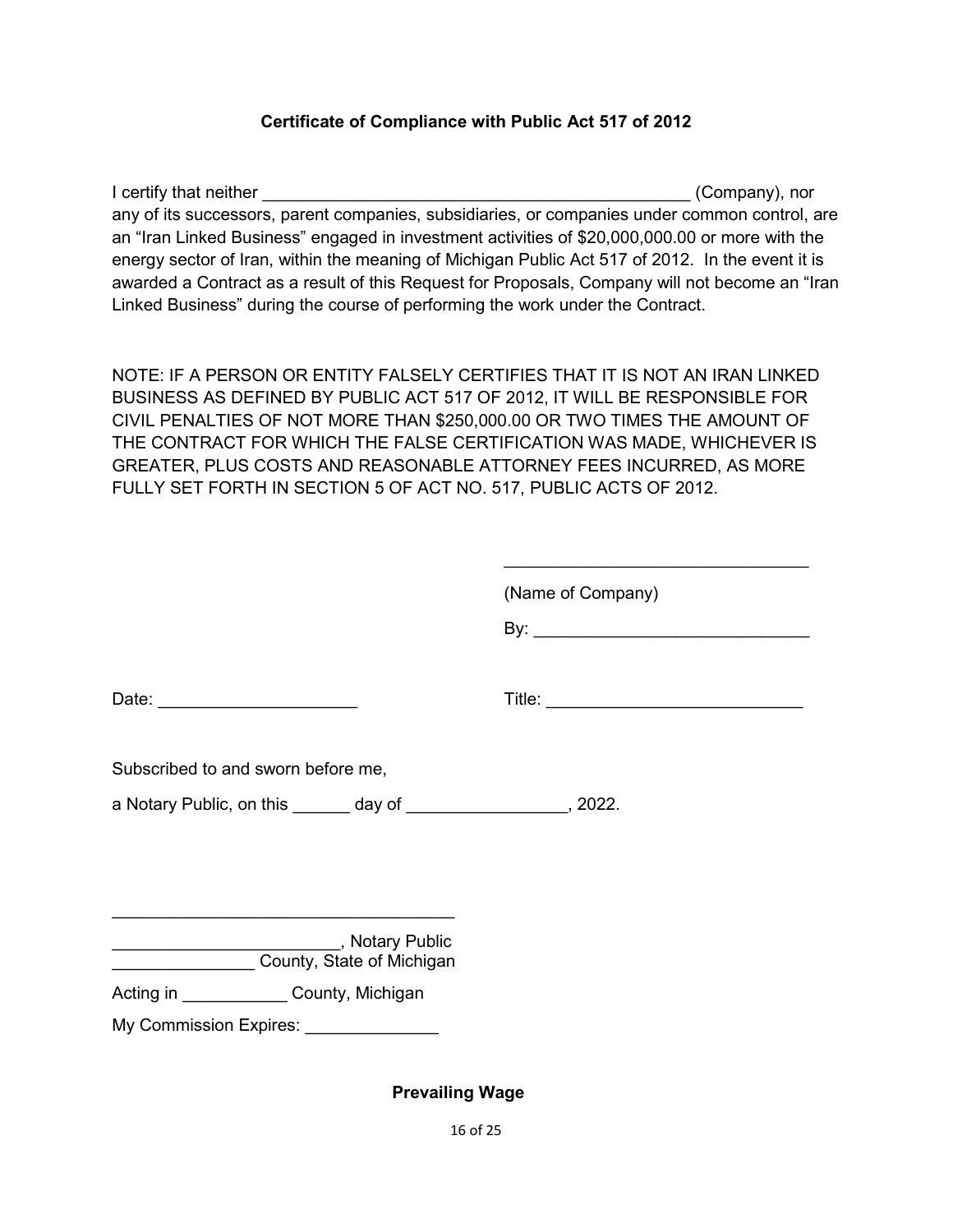"General Decision Number: MI20220014 02/25/2022

Superseded General Decision Number: MI20210014

State: Michigan

Construction Type: Residential

County: Ingham County in Michigan.

RESIDENTIAL CONSTRUCTION PROJECTS (consisting of single family homes and apartments up to and including 4 stories).

Note: Contracts subject to the Davis-Bacon Act are generally required to pay at least the applicable minimum wage rate required under Executive Order 14026 or Executive Order 13658. Please note that these Executive Orders apply to covered contracts entered into by the federal government that are subject to the Davis-Bacon Act itself, but do not apply to contracts subject only to the Davis-Bacon Related Acts, including those set forth at 29 CFR  $5.1(a)(2)-(60)$ .

| IIf the contract is entered<br>into on or after January 30,<br>2022, or the contract is<br>renewed or extended (e.g., an<br>option is exercised) on or<br>after January 30, 2022:                 | Executive Order 14026<br>generally applies to the<br>contract.<br>$\vert$ . The contractor must pay<br>all covered workers at<br>least \$15.00 per hour (or<br>the applicable wage rate<br>listed on this wage<br>determination, if it is<br>higher) for all hours<br>spent performing on the<br>contract in 2022. |
|---------------------------------------------------------------------------------------------------------------------------------------------------------------------------------------------------|--------------------------------------------------------------------------------------------------------------------------------------------------------------------------------------------------------------------------------------------------------------------------------------------------------------------|
| If the contract was awarded on . Executive Order 13658<br>or between January 1, 2015 and <br>January 29, 2022, and the<br>contract is not renewed or<br>extended on or after January<br>30, 2022: | generally applies to the<br>contract.<br>. The contractor must pay all<br>covered workers at least<br>\$11.25 per hour (or the<br>applicable wage rate listed <br>on this wage determination,<br>if it is higher) for all<br>hours spent performing on<br>that contract in 2022.                                   |

The applicable Executive Order minimum wage rate will be adjusted annually. If this contract is covered by one of the Executive Orders and a classification considered necessary for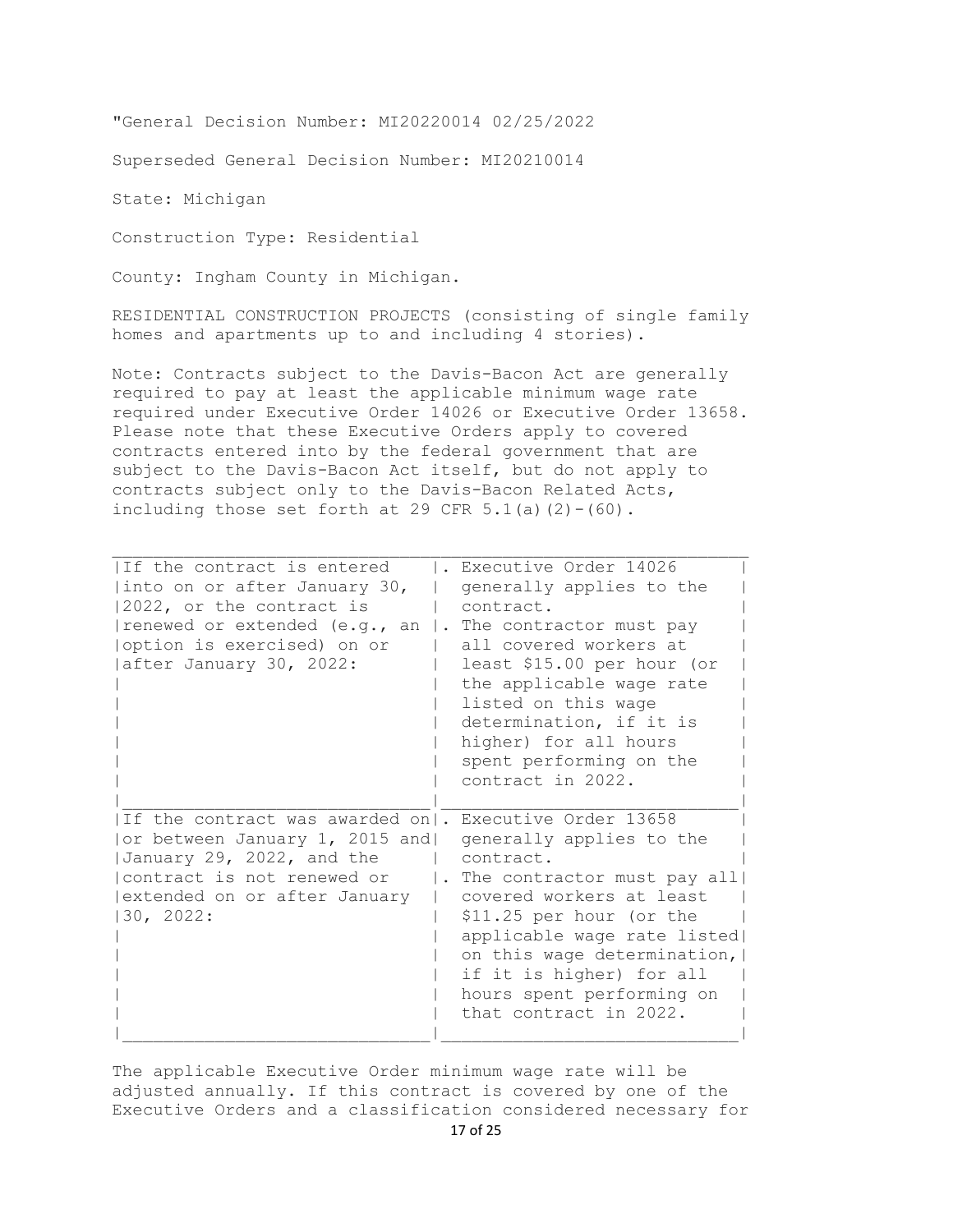performance of work on the contract does not appear on this wage determination, the contractor must still submit a conformance request. Additional information on contractor requirements and worker protections under the Executive Orders is available at https://www.dol.gov/agencies/whd/government-contracts. Modification Number Publication Date<br>0 01/07/2022  $0$   $01/07/2022$ <br>1  $02/25/2022$ 02/25/2022 CARP1004-012 06/01/2020 Rates Fringes CARPENTER (Form Work Only).......\$ 19.85 20.71 ---------------------------------------------------------------- ELEC0252-006 06/01/2021 Townships of Bunker Hill, Leslie, Onondaga and Stockbridge Rates Fringes ELECTRICIAN......................\$ 33.69 20%+10.80 ---------------------------------------------------------------- ELEC0665-010 05/31/2021 Townships of Alaiedon, Aurelius, Delhi, Ingham, Lansing, Leroy, Locke, Meridian, Vevay, Wheatfield, White Oak and Williamson Rates Fringes ELECTRICIAN.........................\$ 30.00 9.25+5.5% ---------------------------------------------------------------- ENGI0325-029 06/01/2021 Rates Fringes OPERATOR: Power Equipment GROUP 1........................\$ 42.38 24.85<br>GROUP 2.......................\$ 39.02 24.85 GROUP 2........................\$ 39.02 24.85<br>GROUP 3..........................\$ 36.43 24.85 GROUP 3.......................\$ 36.43 FOOTNOTES: Crane operator with main boom and jib 300' or longer: \$1.50 per hour above the group 1 rate. Crane operator with main boom and jib 400' or longer: \$3.00 per hour above the group 1 rate.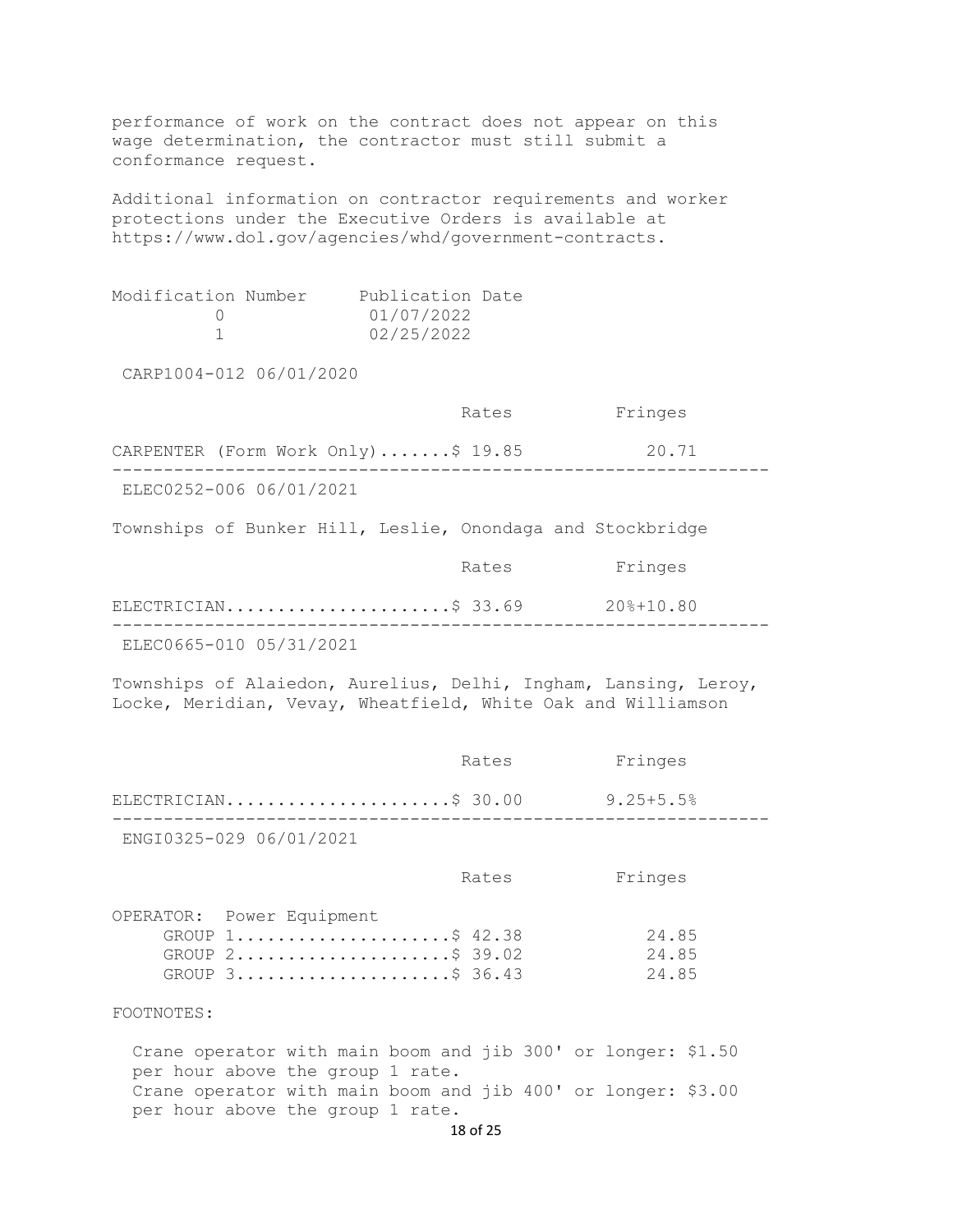PAID HOLIDAYS: New Year's Day, Memorial Day, Fourth of July, Labor Day, Thanksgiving Day and Christmas Day. POWER EQUIPMENT OPERATORS CLASSIFICATIONS GROUP 1: Crane operator with main boom and jib 400', 300', or 220' or longer. GROUP 2: Crane operator with main boom and jib 140' or longer, tower crane, gantry crane, whirley derrick GROUP 3: Bulldozer; Crane; Grader/Blade; Loader; Scraper ---------------------------------------------------------------- IRON0025-004 06/01/2019 Rates Fringes IRONWORKER, STRUCTURAL...........\$ 36.77 29.03 ---------------------------------------------------------------- LABO0499-008 10/01/2014 Rates Fringes LABORER: Mason Tender -Cement/Concrete...................\$ 16.72 12.75 ---------------------------------------------------------------- PAIN0845-002 05/21/2021 Rates Fringes PAINTER: Brush and Roller.......\$ 18.94 15.64 ---------------------------------------------------------------- PLUM0333-003 06/18/2018 Rates Fringes PIPEFITTER (Including HVAC Pipe Installation)...............\$ 25.82 18.47 PLUMBER (Excluding HVAC Pipe Installation)....................\$ 25.82 18.47 ---------------------------------------------------------------- ROOF0070-012 06/01/2020 Rates Fringes ROOFER...........................\$ 30.43 15.68 ---------------------------------------------------------------- SHEE0007-023 05/01/2018 Rates Fringes

```
19 of 25
```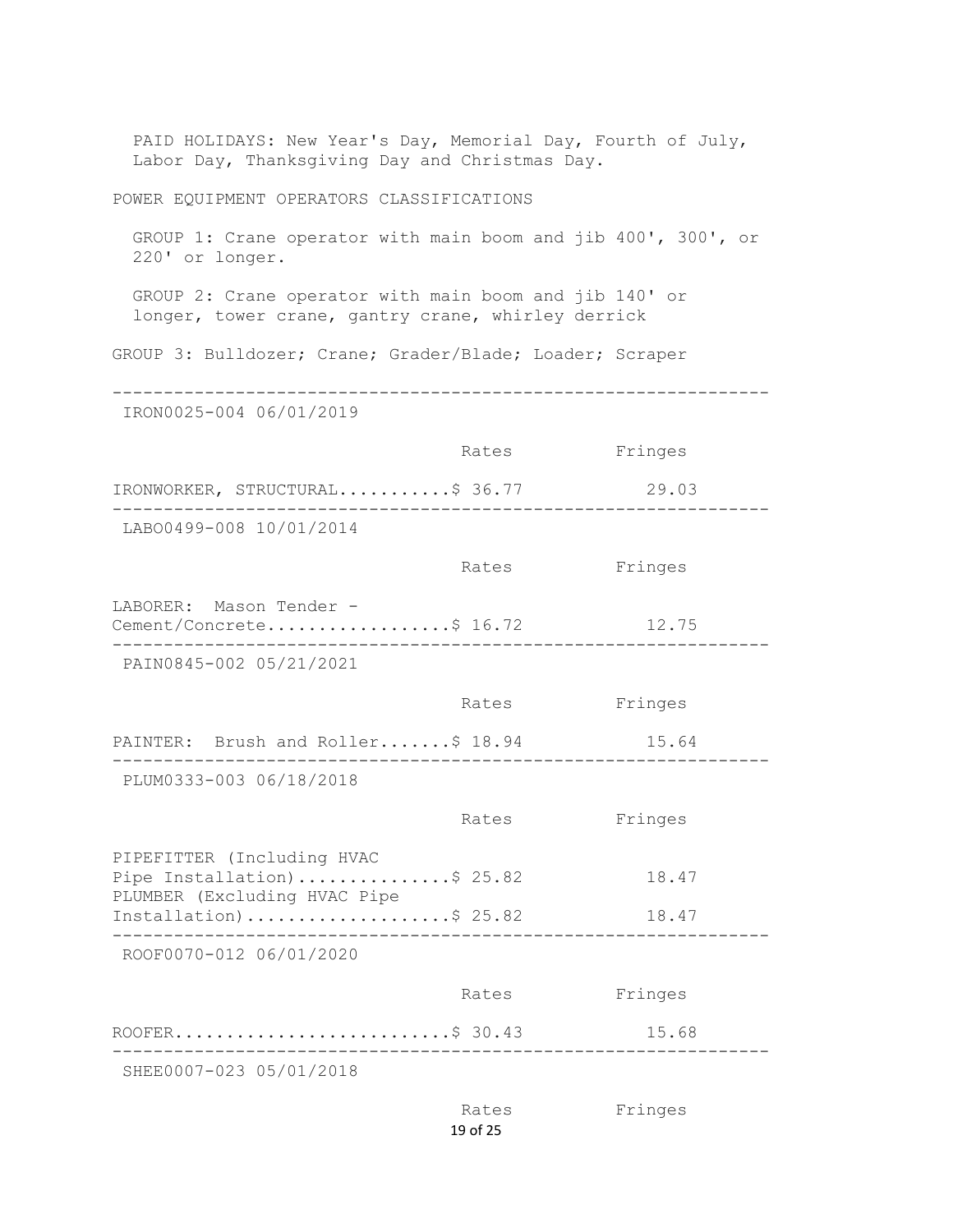| HVAC Duct and Unit        | SHEET METAL WORKER, Includes           |               |      |
|---------------------------|----------------------------------------|---------------|------|
|                           | Installation\$ 24.93 9.65              |               |      |
| * SUMI2010-012 09/16/2010 |                                        |               |      |
|                           |                                        | Rates Fringes |      |
|                           | CARPENTER, Excludes Form Work\$ 17.64  |               | 6.70 |
|                           | CEMENT MASON/CONCRETE FINISHER\$ 19.27 |               | 5.85 |
|                           | LABORER: Common or General\$ 17.21     |               | 5.46 |
|                           | LABORER: Landscape\$ 9.64 **           |               | 2.81 |
|                           | LABORER: Pipelayer\$ 17.95             |               | 5.46 |
|                           | OPERATOR: Backhoe/Excavator\$ 19.94    |               | 5.46 |
| OPERATOR: Bobcat/Skid     |                                        |               |      |
|                           | Steer/Skid Loader\$ 17.66              |               | 7.65 |
|                           | TRUCK DRIVER: Dump Truck\$ 17.00 5.71  |               |      |

WELDERS - Receive rate prescribed for craft performing operation to which welding is incidental.

================================================================

\*\* Workers in this classification may be entitled to a higher minimum wage under Executive Order 14026 (\$15.00) or 13658 (\$11.25). Please see the Note at the top of the wage determination for more information.

Note: Executive Order (EO) 13706, Establishing Paid Sick Leave for Federal Contractors applies to all contracts subject to the Davis-Bacon Act for which the contract is awarded (and any solicitation was issued) on or after January 1, 2017. If this contract is covered by the EO, the contractor must provide employees with 1 hour of paid sick leave for every 30 hours they work, up to 56 hours of paid sick leave each year. Employees must be permitted to use paid sick leave for their own illness, injury or other health-related needs, including preventive care; to assist a family member (or person who is like family to the employee) who is ill, injured, or has other health-related needs, including preventive care; or for reasons resulting from, or to assist a family member (or person who is like family to the employee) who is a victim of, domestic violence, sexual assault, or stalking. Additional information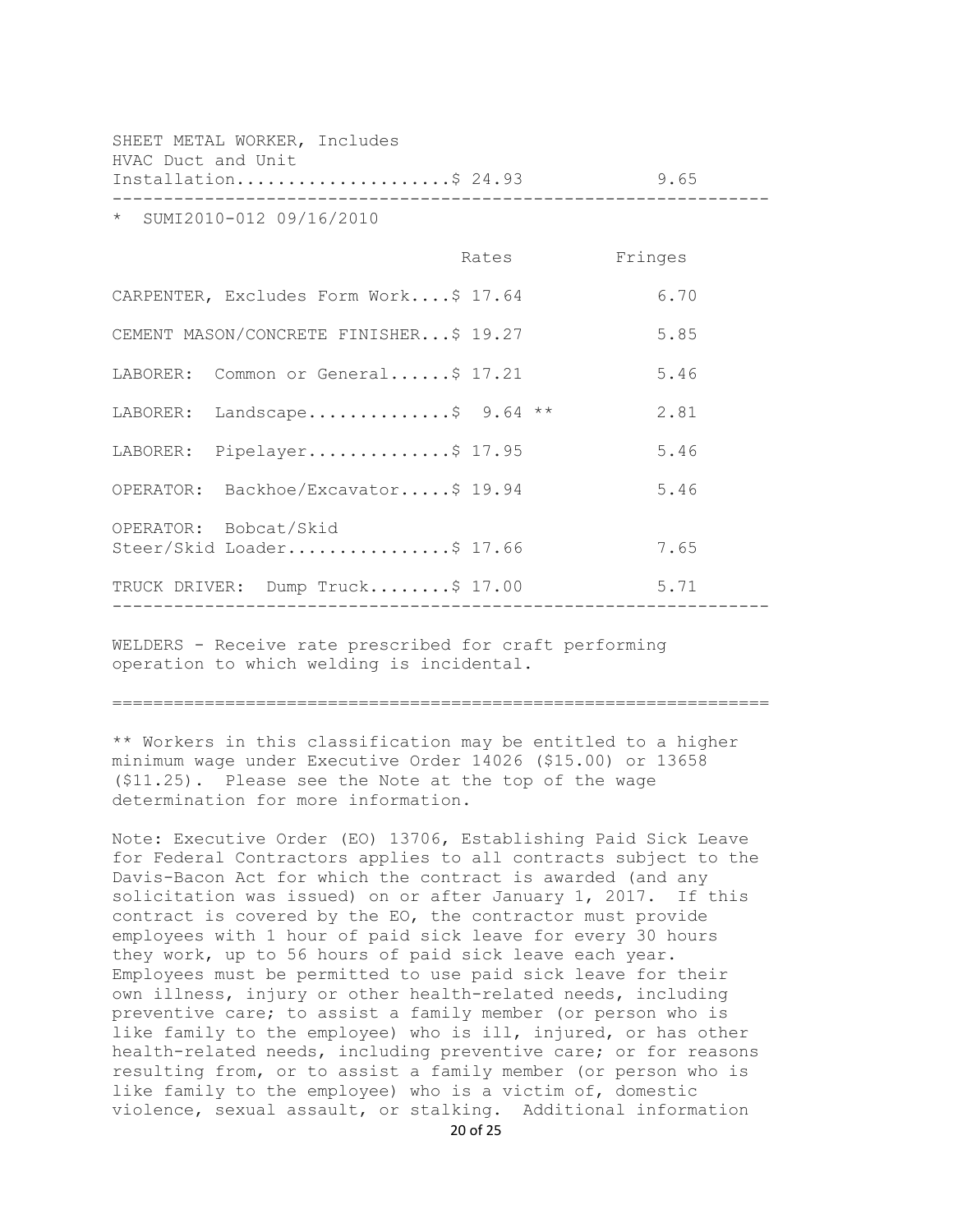on contractor requirements and worker protections under the EO is available at https://www.dol.gov/agencies/whd/government-contracts.

Unlisted classifications needed for work not included within the scope of the classifications listed may be added after award only as provided in the labor standards contract clauses (29CFR 5.5 (a) (1) (ii)).

----------------------------------------------------------------

The body of each wage determination lists the classification and wage rates that have been found to be prevailing for the cited type(s) of construction in the area covered by the wage determination. The classifications are listed in alphabetical order of ""identifiers"" that indicate whether the particular rate is a union rate (current union negotiated rate for local), a survey rate (weighted average rate) or a union average rate (weighted union average rate).

Union Rate Identifiers

A four letter classification abbreviation identifier enclosed in dotted lines beginning with characters other than ""SU"" or ""UAVG"" denotes that the union classification and rate were prevailing for that classification in the survey. Example: PLUM0198-005 07/01/2014. PLUM is an abbreviation identifier of the union which prevailed in the survey for this classification, which in this example would be Plumbers. 0198 indicates the local union number or district council number where applicable, i.e., Plumbers Local 0198. The next number, 005 in the example, is an internal number used in processing the wage determination. 07/01/2014 is the effective date of the most current negotiated rate, which in this example is July 1, 2014.

Union prevailing wage rates are updated to reflect all rate changes in the collective bargaining agreement (CBA) governing this classification and rate.

Survey Rate Identifiers

Classifications listed under the ""SU"" identifier indicate that no one rate prevailed for this classification in the survey and the published rate is derived by computing a weighted average rate based on all the rates reported in the survey for that classification. As this weighted average rate includes all rates reported in the survey, it may include both union and non-union rates. Example: SULA2012-007 5/13/2014. SU indicates the rates are survey rates based on a weighted average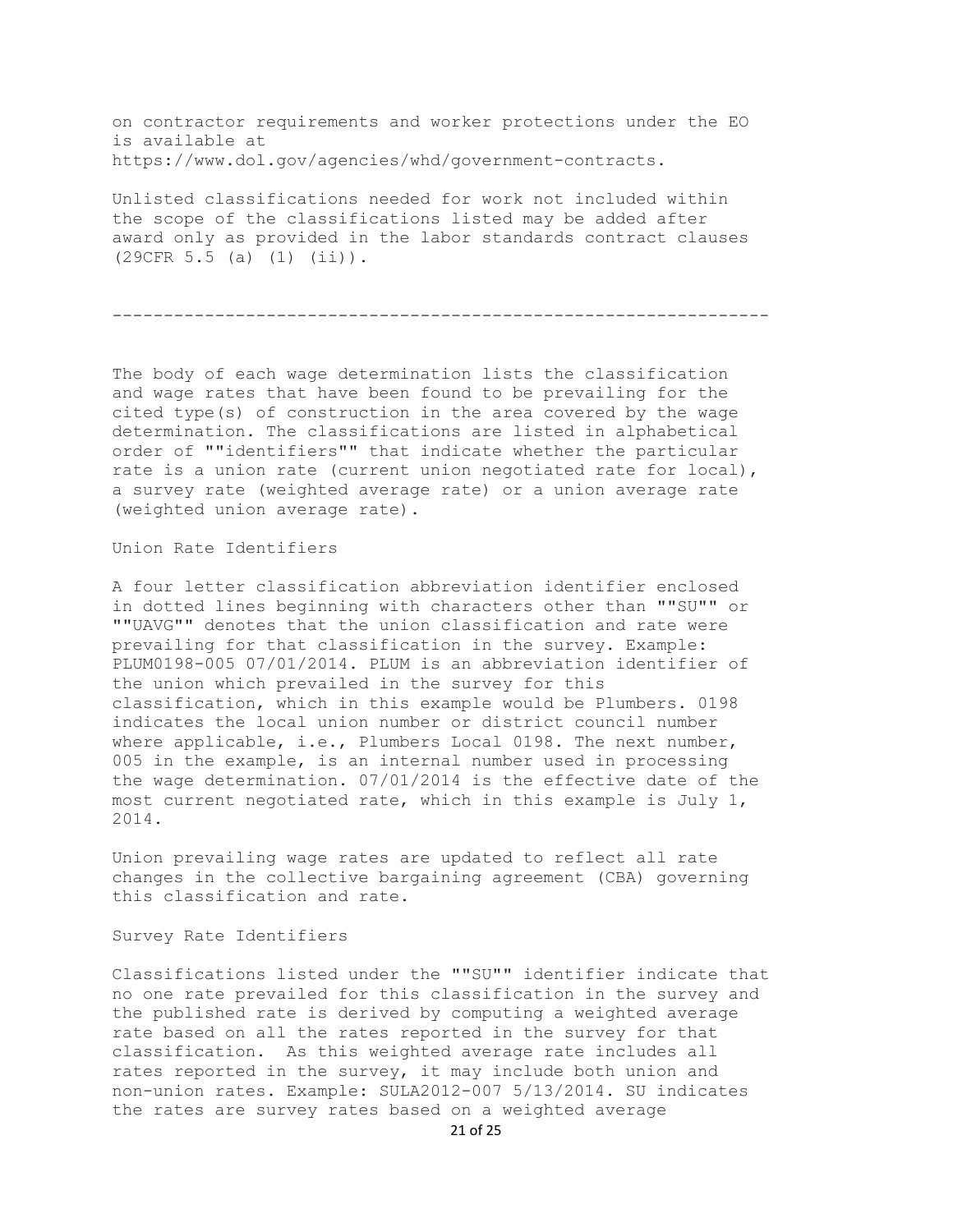calculation of rates and are not majority rates. LA indicates the State of Louisiana. 2012 is the year of survey on which these classifications and rates are based. The next number, 007 in the example, is an internal number used in producing the wage determination. 5/13/2014 indicates the survey completion date for the classifications and rates under that identifier.

Survey wage rates are not updated and remain in effect until a new survey is conducted.

Union Average Rate Identifiers

Classification(s) listed under the UAVG identifier indicate that no single majority rate prevailed for those classifications; however, 100% of the data reported for the classifications was union data. EXAMPLE: UAVG-OH-0010 08/29/2014. UAVG indicates that the rate is a weighted union average rate. OH indicates the state. The next number, 0010 in the example, is an internal number used in producing the wage determination. 08/29/2014 indicates the survey completion date for the classifications and rates under that identifier.

A UAVG rate will be updated once a year, usually in January of each year, to reflect a weighted average of the current negotiated/CBA rate of the union locals from which the rate is based.

----------------------------------------------------------------

#### WAGE DETERMINATION APPEALS PROCESS

1.) Has there been an initial decision in the matter? This can be:

- \* an existing published wage determination
- \* a survey underlying a wage determination
- \* a Wage and Hour Division letter setting forth a position on a wage determination matter
- \* a conformance (additional classification and rate) ruling

On survey related matters, initial contact, including requests for summaries of surveys, should be with the Wage and Hour National Office because National Office has responsibility for the Davis-Bacon survey program. If the response from this initial contact is not satisfactory, then the process described in 2.) and 3.) should be followed.

With regard to any other matter not yet ripe for the formal process described here, initial contact should be with the Branch of Construction Wage Determinations. Write to: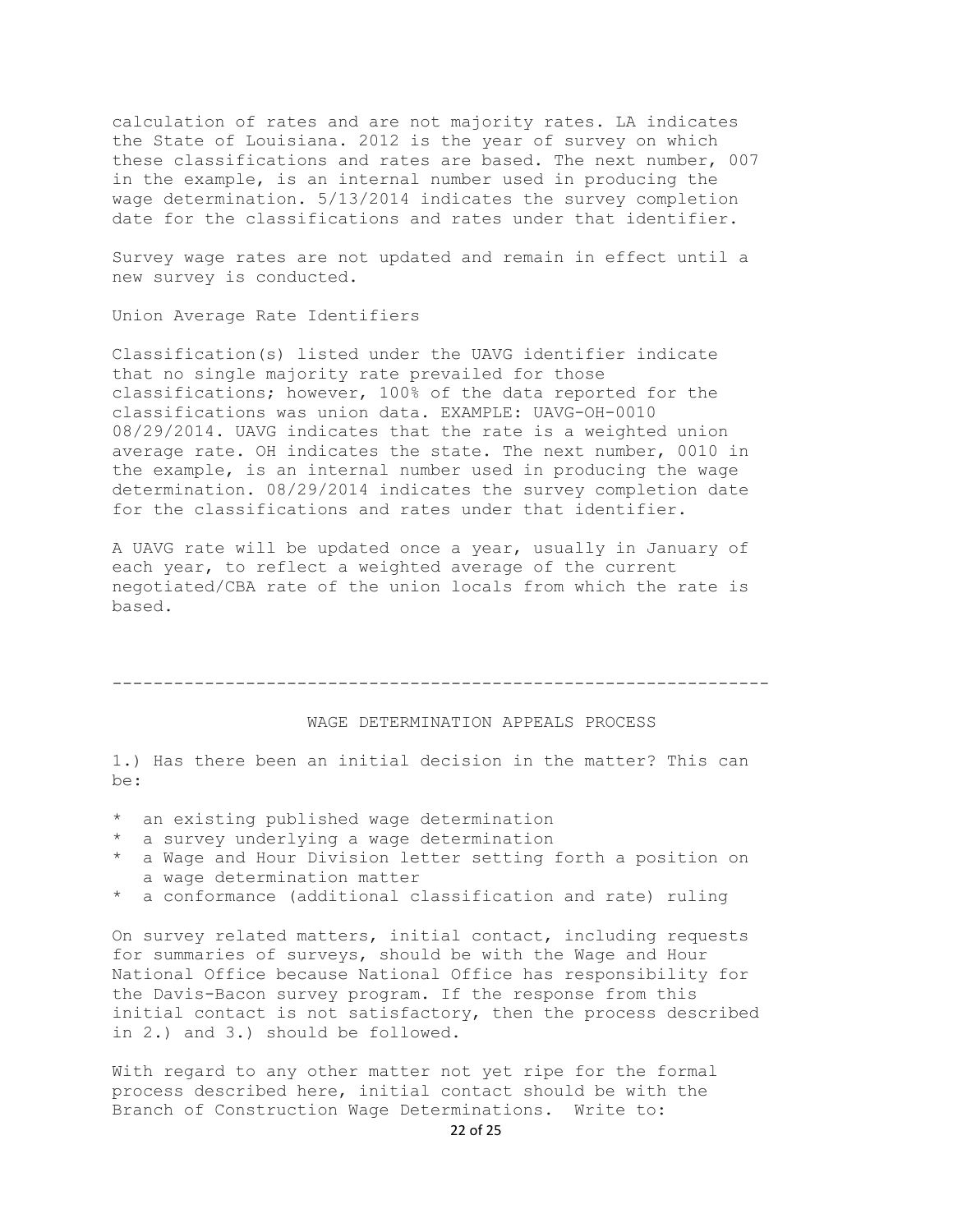Branch of Construction Wage Determinations Wage and Hour Division U.S. Department of Labor 200 Constitution Avenue, N.W. Washington, DC 20210

2.) If the answer to the question in 1.) is yes, then an interested party (those affected by the action) can request review and reconsideration from the Wage and Hour Administrator (See 29 CFR Part 1.8 and 29 CFR Part 7). Write to:

> Wage and Hour Administrator U.S. Department of Labor 200 Constitution Avenue, N.W. Washington, DC 20210

The request should be accompanied by a full statement of the interested party's position and by any information (wage payment data, project description, area practice material, etc.) that the requestor considers relevant to the issue.

3.) If the decision of the Administrator is not favorable, an interested party may appeal directly to the Administrative Review Board (formerly the Wage Appeals Board). Write to:

> Administrative Review Board U.S. Department of Labor 200 Constitution Avenue, N.W. Washington, DC 20210

4.) All decisions by the Administrative Review Board are final.

================================================================

END OF GENERAL DECISION"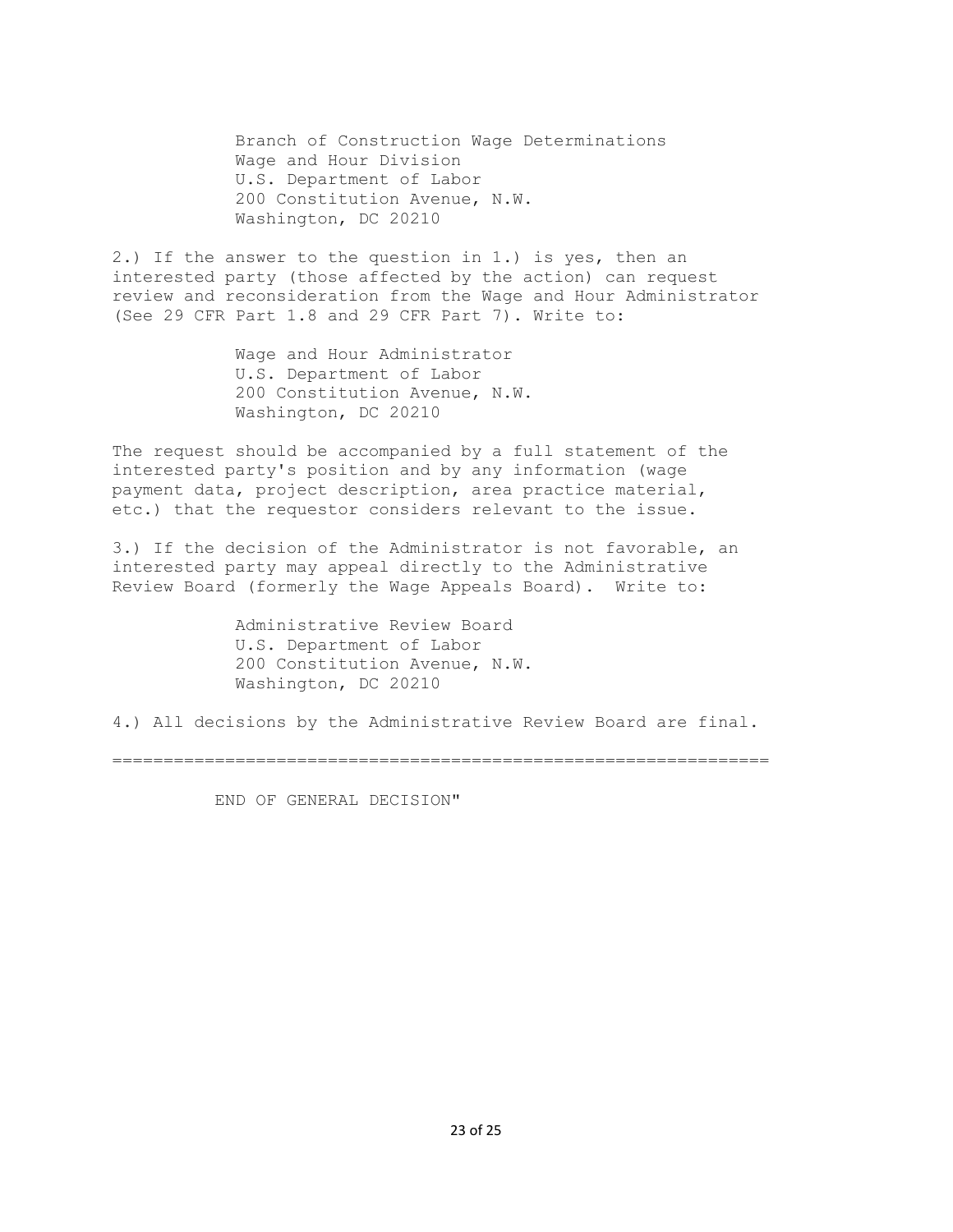| <b>us</b>                                                                                                                                                                                                                                                                                                                                                                                                                                                                                                                                                                                                                                                                                         | ۰ | <b>u</b> | ۰ | gy, | ٥ | U) | ۰ | <b>us</b> | ۰ | <b>CT</b> | ٥ | <b>u</b> | ۰ | w | ٥ | (e.g., LAST FOUR DIGITS OF SOCIAL SECURITY<br>(e.g., LAST FOUR DIGITS OF SOCIAL SECURITY<br>NAME AND INDIVIDUAL IDENTIFYING NUMBER<br>NO. OF<br>WITHHOLDING<br>EXEMPTIONS<br>MOLIVOLERSMIC<br>Š<br>OT. OR ST.<br>HOURS WORKED EACH DAY<br><b>Hours</b><br><b>DEFINY</b><br>GROSS<br>AMOUNT<br>š<br>SNITCH<br>Į | з<br>s<br>ø<br><b>DEDUCTIONS</b><br>ø | ø<br>(4) DAY AND DATE<br>Ø<br>S | <b>PAYRIOUT NO</b><br><b>FOR WEEK ENDING</b><br>PROJECT AND LOCATION | <b>WARE OF CONTRACTOR</b><br>OR SUBCONTRACTOR<br><b>ADDRESS</b> | Persons are not required to respond to the collection of information unless it displays a currently valid OMB control number. | Wage and Hour Division<br>U.S. Department of Labor<br>(For Contractor's Optional Use; See Instructions at www.dol.gov/whd/forms/wh347instr.htm)<br><b>PAYROLL</b> |
|---------------------------------------------------------------------------------------------------------------------------------------------------------------------------------------------------------------------------------------------------------------------------------------------------------------------------------------------------------------------------------------------------------------------------------------------------------------------------------------------------------------------------------------------------------------------------------------------------------------------------------------------------------------------------------------------------|---|----------|---|-----|---|----|---|-----------|---|-----------|---|----------|---|---|---|----------------------------------------------------------------------------------------------------------------------------------------------------------------------------------------------------------------------------------------------------------------------------------------------------------------|---------------------------------------|---------------------------------|----------------------------------------------------------------------|-----------------------------------------------------------------|-------------------------------------------------------------------------------------------------------------------------------|-------------------------------------------------------------------------------------------------------------------------------------------------------------------|
| or mechanic has been the proper David David Ways not be workproper David David David David David David David David David David David David David David David David David David David David David David David David David David<br>29 GFR § 55(a)(3)(i) require to the property organization the company of a company of a sign of a sign organization organization or a sign of a sign or company or complex to the part and the part and the part and a sign or<br>While conjetion of the material for collect contextrate and alternational composition context to the moment of composition contents in the content of the content of the content of the content of the content of the content |   |          |   |     |   |    |   |           |   |           |   |          |   |   |   | STREET<br>TOTAL<br>DEDUCTIONS<br><b>PAUD<br/>ROR WEEK</b><br>WAGES                                                                                                                                                                                                                                             |                                       |                                 | PROJECT OR CONTRACT NO.                                              | OMB No.: 1215-0149<br>Expires: 12/31/2011                       | Rev. Dec. 2008                                                                                                                | U.S. Wage and Hour Division                                                                                                                                       |

Î

24 of 25